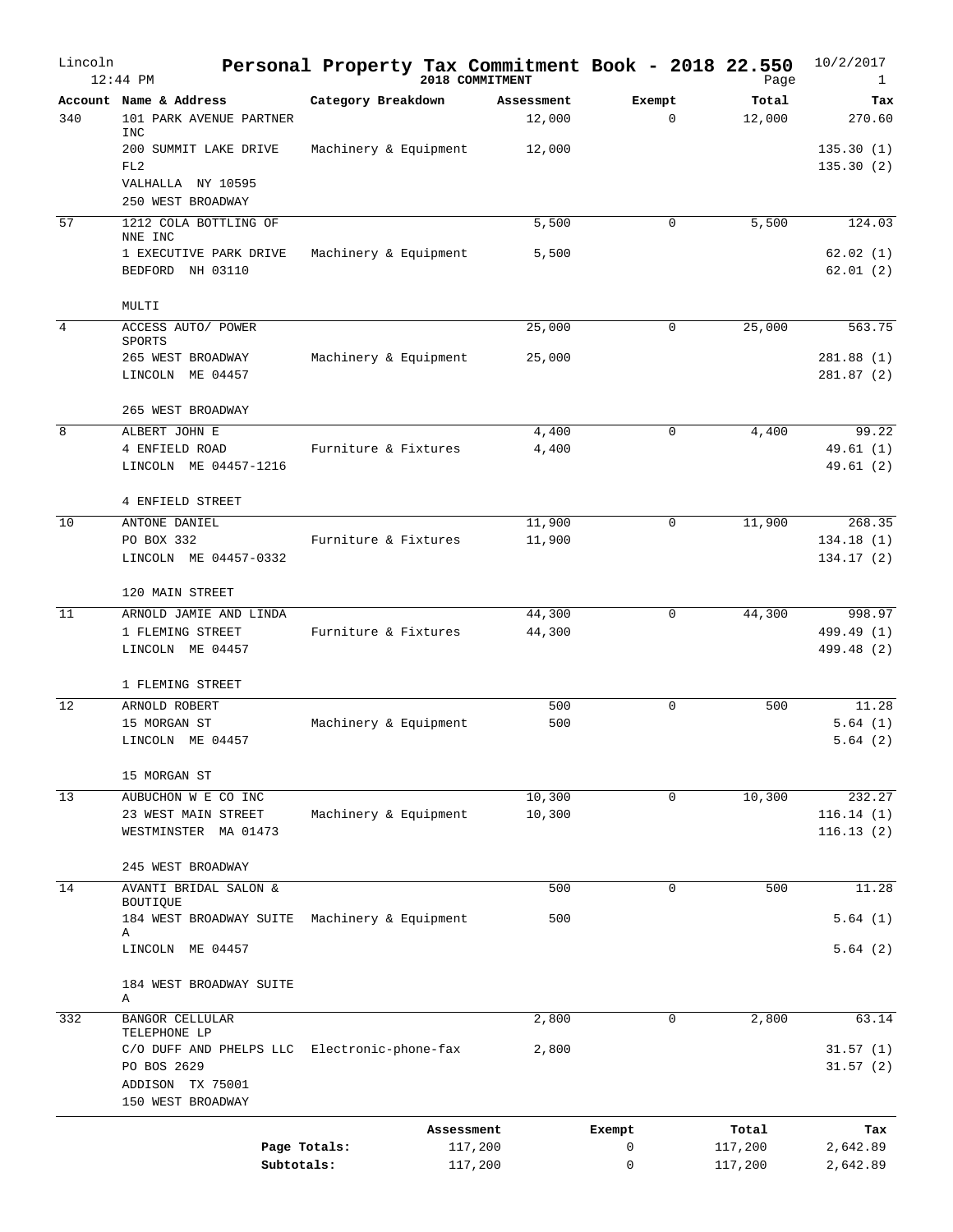| Lincoln | $12:44$ PM                                                                                     | Personal Property Tax Commitment Book - 2018 22.550 |            | 2018 COMMITMENT        |                       | Page                   | 10/2/2017<br>2                              |
|---------|------------------------------------------------------------------------------------------------|-----------------------------------------------------|------------|------------------------|-----------------------|------------------------|---------------------------------------------|
| 17      | Account Name & Address<br><b>BANGOR CELLULAR</b><br>TELEPHONE LP                               | Category Breakdown                                  |            | Assessment<br>22,300   | Exempt<br>$\mathbf 0$ | Total<br>22,300        | Tax<br>502.87                               |
|         | C/O DUFF & PHELPS<br>14850 QUORUM DRIVE<br>SUITE 500<br>ADDISON TX 75254<br>30 LION HILL DRIVE | Machinery & Equipment                               |            | 22,300                 |                       |                        | 251.44(1)<br>251.43(2)                      |
| 333     | <b>BANGOR CELLULAR</b><br>TELEPHONE LP                                                         |                                                     |            | 112,400                | 0                     | 112,400                | 2,534.62                                    |
|         | C/O DUFF AND PHELPS<br><b>LLLC</b>                                                             | Industrial equipment                                |            | 112,400                |                       |                        | 1, 267.31(1)                                |
|         | PO BOX 2629<br>ADDISON TX 75001<br>TOWER ROAD                                                  |                                                     |            |                        |                       |                        | 1, 267.31(2)                                |
| 321     | BANGOR GAS COMPANY<br>498 MAINE AVENUE<br>BANGOR ME 04401                                      | Other                                               |            | 3,954,200<br>3,954,200 | 0                     | 3,954,200              | 89,167.21<br>44,583.61 (1)<br>44,583.60 (2) |
|         | WEST BROADWAY                                                                                  |                                                     |            |                        |                       |                        |                                             |
| 18      | BANGOR SAVINGS BANK<br>PO BOX 930<br>BANGOR ME 04402-0930                                      | Machinery & Equipment                               |            | 102,300<br>102,300     | $\mathbf 0$           | 102,300                | 2,306.87<br>1, 153.44 (1)<br>1, 153.43(2)   |
|         | 4 PROSPECT AVENUE                                                                              |                                                     |            |                        |                       |                        |                                             |
| 20      | BARKER BRUCE<br><b>BARKER BUSINESS</b><br><b>SERVICES</b>                                      | Machinery & Equipment                               |            | 4,700<br>4,700         | $\mathbf 0$           | 4,700                  | 105.99<br>53.00(1)                          |
|         | 211 ENFIELD ROAD<br>LINCOLN ME 04457-1448<br>211 ENFIELD ROAD                                  |                                                     |            |                        |                       |                        | 52.99(2)                                    |
| 22      | BENJAMIN TIBBETTS INC<br>100 WEST BROADWAY<br>LINCOLN ME 04457                                 | Furniture & Fixtures                                |            | 2,500<br>2,500         | $\Omega$              | 2,500                  | 56.38<br>28.19(1)<br>28.19(2)               |
|         | 100 WEST BROADWAY                                                                              |                                                     |            |                        |                       |                        |                                             |
| 23      | BERNIER KIM<br>47 MAIN STREET<br>LINCOLN ME 04457                                              | Furniture & Fixtures                                |            | 1,200<br>1,200         | 0                     | 1,200                  | 27.06<br>13.53(1)<br>13.53(2)               |
|         | 47 MAIN STREET                                                                                 |                                                     |            |                        |                       |                        |                                             |
| 218     | BETTENCOURT GLENN<br>67 WEST BROADWAY<br>LINCOLN ME 04457                                      | Furniture & Fixtures                                |            | 11,600<br>11,600       | 0                     | 11,600                 | 261.58<br>130.79(1)<br>130.79(2)            |
|         | 67 WEST BROADWAY                                                                               |                                                     |            |                        |                       |                        |                                             |
| 26      | BIRTZ SCOTT<br>95 TAYLOR STREET<br>LINCOLN ME 04457                                            | Machinery & Equipment                               |            | 500<br>500             | 0                     | 500                    | 11.28<br>5.64(1)<br>5.64(2)                 |
|         | 95 TAYLOR STREET                                                                               |                                                     |            |                        |                       |                        |                                             |
| 27      | BLETHEN JEFFREY<br>PO BOX 9<br>LINCOLN ME 04457                                                | Furniture & Fixtures                                |            | 6,400<br>6,400         | 0                     | 6,400                  | 144.32<br>72.16(1)<br>72.16(2)              |
|         | 40 MAIN STREET                                                                                 |                                                     |            |                        |                       |                        |                                             |
|         |                                                                                                |                                                     | Assessment |                        | Exempt                | Total                  | Tax                                         |
|         |                                                                                                | Page Totals:<br>Subtotals:                          |            | 4,218,100<br>4,335,300 | 0<br>0                | 4,218,100<br>4,335,300 | 95,118.18<br>97,761.07                      |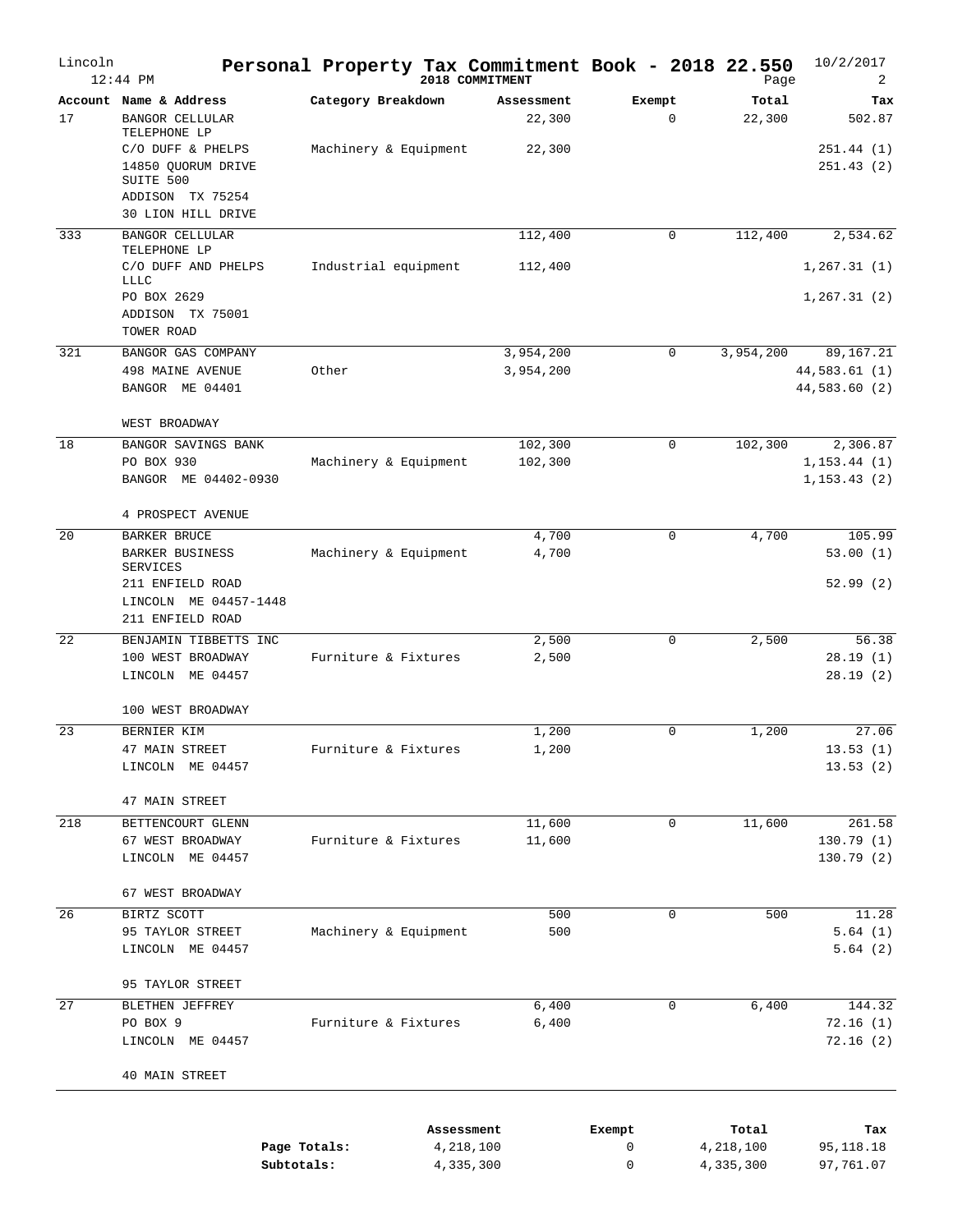| 3                                     | Page           |                       |                              | Personal Property Tax Commitment Book - 2018 22.550<br>2018 COMMITMENT | $12:44$ PM                                                                             | Lincoln   |
|---------------------------------------|----------------|-----------------------|------------------------------|------------------------------------------------------------------------|----------------------------------------------------------------------------------------|-----------|
| Tax<br>105.99<br>53.00(1)<br>52.99(2) | Total<br>4,700 | Exempt<br>$\mathbf 0$ | Assessment<br>4,700<br>4,700 | Category Breakdown<br>Machinery & Equipment                            | Account Name & Address<br>BRODERICK RICHARD H ESQ<br>PO BOX 5<br>LINCOLN ME 04457-0005 | 31        |
|                                       |                |                       |                              |                                                                        | 6 TAYLOR STREET                                                                        |           |
| 40.59<br>20.30(1)<br>20.29(2)         | 1,800          | $\mathbf 0$           | 1,800<br>1,800               | Machinery & Equipment                                                  | BROWN JOE<br>PO BOX 598<br>LINCOLN ME 04457                                            | 32        |
|                                       |                |                       |                              |                                                                        | 55 FURROUGH LANE                                                                       |           |
| 51.87<br>25.94(1)<br>25.93(2)         | 2,300          | 0                     | 2,300<br>2,300               | Machinery & Equipment                                                  | BROWN NATHANIEL<br>42 ENFIELD ROAD<br>LINCOLN ME 04457                                 | 33        |
|                                       |                |                       |                              |                                                                        | 42 ENFIELD ROAD                                                                        |           |
| 175.89                                | 7,800          | 760                   | 8,560                        |                                                                        | BUXTON DENTURE CLINIC<br><b>LLC</b>                                                    | 35        |
| 87.95(1)                              |                |                       | 760                          | Machinery & Equipment                                                  | 43 WEST BROADWAY                                                                       |           |
| 87.94 (2)                             |                |                       | 7,800                        | Furniture & Fixtures                                                   | LINCOLN ME 04457                                                                       |           |
|                                       |                |                       |                              |                                                                        | 43 WEST BROADWAY                                                                       |           |
| 739.64<br>369.82(1)<br>369.82(2)      | 32,800         | $\mathbf 0$           | 32,800<br>32,800             | Machinery & Equipment                                                  | C N BROWN<br>PO BOX 200<br>SOUTH PARIS<br>MЕ<br>04281-0200                             | 38        |
|                                       |                |                       |                              |                                                                        |                                                                                        |           |
| 94.71                                 |                |                       |                              |                                                                        |                                                                                        |           |
| 47.36(1)<br>47.35(2)                  |                |                       | 8,000                        | Machinery & Equipment                                                  | SERVICES INC<br>158 GAITHER DRIVE<br>PO BOX 5008<br>MOUNT LAUREL NJ 08054              |           |
| 112.75                                | 5,000          | $\mathsf 0$           | 5,000                        |                                                                        | CAPELLO'S HAIR STUDIO &                                                                | 40        |
| 56.38(1)<br>56.37(2)                  |                |                       | 5,000                        | Machinery & Equipment                                                  | DAY SPA<br>184 WEST BROADWAY<br>LINCOLN ME 04457                                       |           |
|                                       |                |                       |                              |                                                                        | 184 WEST BROADWAY                                                                      |           |
| 602.09<br>301.05(1)<br>301.04(2)      | 26,700         | 0                     | 26,700<br>26,700             | Machinery & Equipment                                                  | CARL'S AUTO PARTS<br>30 RIVER ROAD<br>LINCOLN ME 04457                                 | 54        |
|                                       |                |                       |                              |                                                                        | 30 RIVER ROAD                                                                          |           |
| 405.90<br>202.95 (1)<br>202.95(2)     | 18,000         | $\mathbf 0$           | 18,000                       | Machinery & Equipment                                                  | 9 SARATOGA STREET<br>LEWISTON ME 04240                                                 |           |
|                                       |                |                       |                              |                                                                        | MULTI                                                                                  |           |
| 78.93                                 | 3,500          | $\mathbf 0$           | 3,500                        |                                                                        | CATALINA MARKETING<br>COPRORATION                                                      | 43        |
| 39.47(1)<br>39.46(2)                  |                |                       | 3,500                        | Machinery & Equipment                                                  | PO BOX 829<br>COLLEYVILLE<br>TX 76034                                                  |           |
| Tax                                   | Total          | Exempt                |                              | Assessment                                                             |                                                                                        |           |
|                                       | 4,200          | 3,800                 | 8,000<br>18,000              |                                                                        | 34 FLEMING ST<br>CANON FINANCIAL<br>35600 WEST BROADWAY<br>CASCO BAY VENDING           | 318<br>42 |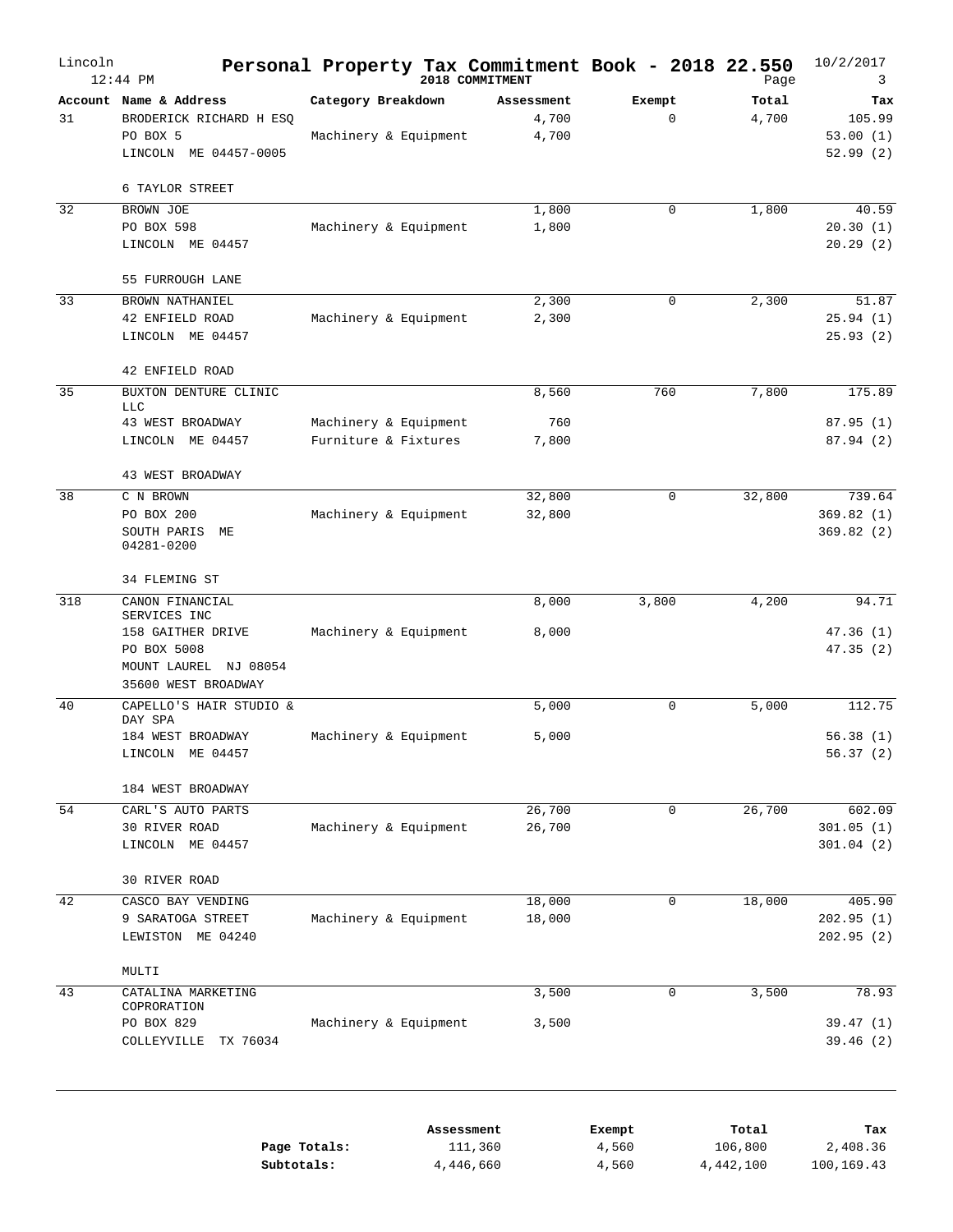| Lincoln | $12:44$ PM                                                                                      |                       |            | Personal Property Tax Commitment Book - 2018 22.550<br>2018 COMMITMENT |                  | Page                 | 10/2/2017<br>4           |
|---------|-------------------------------------------------------------------------------------------------|-----------------------|------------|------------------------------------------------------------------------|------------------|----------------------|--------------------------|
|         | Account Name & Address                                                                          | Category Breakdown    |            | Assessment                                                             | Exempt           | Total                | Tax                      |
| 291     | CHEP USA<br>C/O MARVIN F POER &<br>COMPANY                                                      | Machinery & Equipment |            | 8,700<br>8,700                                                         | $\mathbf 0$      | 8,700                | 196.19<br>98.10(1)       |
|         | PO BOX 802206<br>DALLAS<br>TX 75380-2206<br>250 WEST BROADWAY                                   |                       |            |                                                                        |                  |                      | 98.09(2)                 |
| 49      | CIGARET SHOPPER                                                                                 |                       |            | 8,400                                                                  | 0                | 8,400                | 189.42                   |
|         | PO BOX 847<br>BREWER ME 04412                                                                   | Machinery & Equipment |            | 8,400                                                                  |                  |                      | 94.71 (1)<br>94.71 (2)   |
|         | 100 WEST BROADWAY                                                                               |                       |            |                                                                        |                  |                      |                          |
| 313     | CISCO SYSTEMS CAPITAL<br>CORP                                                                   |                       |            | 73,100                                                                 | 0                | 73,100               | 1,648.41                 |
|         | PROPERTY TAX ALLIANCE<br>PO BOX 311746<br>NEW BRAUNFELS<br>ТX<br>78131-1746<br>22 GODING AVENUE | Machinery & Equipment |            | 73,100                                                                 |                  |                      | 824.21 (1)<br>824.20(2)  |
| 37      | CIT FINANCE LLC                                                                                 |                       |            | 21,300                                                                 | 14,400           | 6,900                | 155.60                   |
|         | C/O RYAN LLC<br>2800 POST OAK BLVD<br>SUITE 2500<br>HOUSTON TX 77056                            | Electronic-phone-fax  |            | 21,300                                                                 |                  |                      | 77.80(1)<br>77.80(2)     |
| 36      | CIT TECHNOLOGY                                                                                  |                       |            | 11,500                                                                 | 0                | 11,500               | 259.33                   |
|         | FINANCING SERVICES<br>C/O RYAN LLC                                                              | Electronic-phone-fax  |            | 11,500                                                                 |                  |                      | 129.67(1)                |
|         | 2800 POST OAK BLVD<br>SUITE 2500<br>HOUSTON TX 77056                                            |                       |            |                                                                        |                  |                      | 129.66(2)                |
| 51      | CLAY GMC TRUCK INC                                                                              |                       |            | 57,000                                                                 | 0                | 57,000               | 1,285.35                 |
|         | PO BOX 40                                                                                       | Machinery & Equipment |            | 57,000                                                                 |                  |                      | 642.68(1)                |
|         | LINCOLN ME 04457-0040                                                                           |                       |            |                                                                        |                  |                      | 642.67 (2)               |
|         | 470 MAIN STREET                                                                                 |                       |            |                                                                        |                  |                      |                          |
| 52      | CLAY STEVENS & CLAY INC                                                                         |                       |            | 41,400                                                                 | 0                | 41,400               | 933.57                   |
|         | 7 LEE STREET<br>LINCOLN ME 04457-1406                                                           | Furniture & Fixtures  |            | 41,400                                                                 |                  |                      | 466.79 (1)<br>466.78 (2) |
|         | 7 LEE STREET                                                                                    |                       |            |                                                                        |                  |                      |                          |
| 53      | CLIFFORD JANICE                                                                                 |                       |            | 30,400                                                                 | 0                | 30,400               | 685.52                   |
|         | 83 MAIN STREET<br>LINCOLN ME 04457                                                              | Machinery & Equipment |            | 30,400                                                                 |                  |                      | 342.76 (1)<br>342.76(2)  |
| 175     | COINSTAR LLC                                                                                    |                       |            | 13,500                                                                 | 0                | 13,500               | 304.43                   |
|         | C/O ALTUS GROUP<br>PO BOX 72210<br>PHOENIX AZ 85050                                             | Machinery & Equipment |            | 13,500                                                                 |                  |                      | 152.22(1)<br>152.21(2)   |
| 59      | COLE-WHITNEY FORD INC                                                                           |                       |            | 52,400                                                                 | 0                | 52,400               | 1,181.62                 |
|         | PO BOX 190<br>74 MAIN STREET<br>LINCOLN ME 04457-0190<br>74 MAIN STREET                         | Machinery & Equipment |            | 52,400                                                                 |                  |                      | 590.81 (1)<br>590.81 (2) |
|         |                                                                                                 |                       | Assessment |                                                                        | Exempt           | Total                | Tax                      |
|         | Subtotals:                                                                                      | Page Totals:          | 4,764,360  | 317,700                                                                | 14,400<br>18,960 | 303,300<br>4,745,400 | 6,839.44<br>107,008.87   |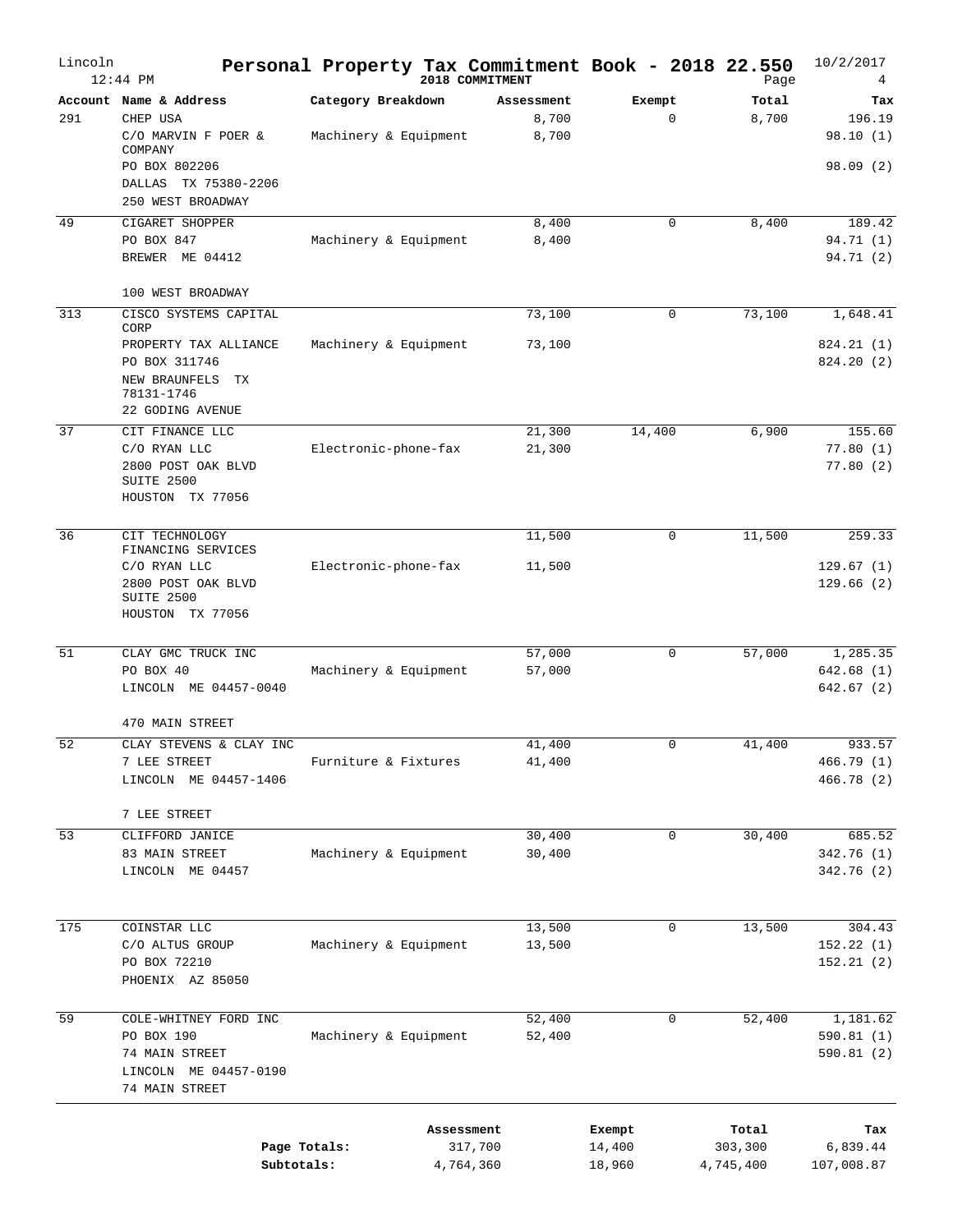| Lincoln | $12:44$ PM                                                            |                       | Personal Property Tax Commitment Book - 2018 22.550<br>2018 COMMITMENT |                       | Page             | 10/2/2017<br>5              |
|---------|-----------------------------------------------------------------------|-----------------------|------------------------------------------------------------------------|-----------------------|------------------|-----------------------------|
| 60      | Account Name & Address<br>COLONIAL ACRES<br>ASSOCIATES                | Category Breakdown    | Assessment<br>166,400                                                  | Exempt<br>$\mathbf 0$ | Total<br>166,400 | Tax<br>3,752.32             |
|         | C/O FIRST ATLANTIC<br>HEALTHCARE<br>100 WATERMAN DRIVE                | Furniture & Fixtures  | 166,400                                                                |                       |                  | 1,876.16(1)<br>1,876.16(2)  |
|         | SUITE 401<br>SOUTH PORTLAND ME<br>04106<br>36 WORKMAN TERRACE         |                       |                                                                        |                       |                  |                             |
| 61      | COM-NAV INCORPORATED                                                  |                       | 15,700                                                                 | $\mathbf 0$           | 15,700           | 354.04                      |
|         | 12 ACME ROAD SUITE 201<br>BREWER ME 04412-1546                        | Machinery & Equipment | 15,700                                                                 |                       |                  | 177.02(1)<br>177.02(2)      |
|         | FISH HILL                                                             |                       |                                                                        |                       |                  |                             |
| 319     | CONOPEO INC<br>C/O ERNST & YOUNG LLP<br>PO BOX 339<br>ISELIN NJ 08830 | Furniture & Fixtures  | 800<br>800                                                             | 0                     | 800              | 18.04<br>9.02(1)<br>9.02(2) |
| 62      | COOLONG ROGER J                                                       |                       | 8,900                                                                  | $\mathbf 0$           | 8,900            | 200.70                      |
|         | 1536 LEE ROAD                                                         | Machinery & Equipment | 8,900                                                                  |                       |                  | 100.35(1)                   |
|         | LINCOLN ME 04457-9412                                                 |                       |                                                                        |                       |                  | 100.35(2)                   |
|         | 1536 LEE ROAD                                                         |                       |                                                                        |                       |                  |                             |
| 63      | CREATIVE BLOOMS AND<br>MORE                                           |                       | 500                                                                    | 0                     | 500              | 11.28                       |
|         | 222A WEST BROADWAY<br>LINCOLN ME 04457                                | Furniture & Fixtures  | 500                                                                    |                       |                  | 5.64(1)<br>5.64(2)          |
| 334     | CSC SERVICEWORKS, INC                                                 |                       | 1,300                                                                  | $\mathbf 0$           | 1,300            | 29.32                       |
|         | C/O RYAN TAX COMPLIANCE<br>SERVICES,                                  | Machinery & Equipment | 1,300                                                                  |                       |                  | 14.66(1)                    |
|         | PO BOX 460049<br>HOUSTON TX 77056<br>VARIOUS                          |                       |                                                                        |                       |                  | 14.66(2)                    |
| 194     | CSC SERVICEWORKS, INC                                                 |                       | 8,900                                                                  | $\mathbf 0$           | 8,900            | 200.70                      |
|         | C/O RYAN TAX COMPLIANCE<br>SERVICES,                                  | Machinery & Equipment | 8,900                                                                  |                       |                  | 100.35(1)                   |
|         | PO BOX 460049<br>HOUSTON TX 77056                                     |                       |                                                                        |                       |                  | 100.35(2)                   |
|         | VARIOUS                                                               |                       |                                                                        |                       |                  |                             |
| 65      | DAIGLE OIL COMPANY<br>155 WEST MAIN STREET                            | Machinery & Equipment | 49,800<br>49,800                                                       | 0                     | 49,800           | 1,122.99<br>561.50(1)       |
|         | FORT KENT ME 04743                                                    |                       |                                                                        |                       |                  | 561.49(2)                   |
|         | 130 MAIN STREET                                                       |                       |                                                                        |                       |                  |                             |
| 251     | DAVID WHALEN<br>ENTERPRISES                                           |                       | 10,600                                                                 | 0                     | 10,600           | 239.03                      |
|         | PO BOX 35<br>LINCOLN ME 04457-0035                                    | Machinery & Equipment | 10,600                                                                 |                       |                  | 119.52(1)<br>119.51(2)      |
|         | 78 WEST BROADWAY                                                      |                       |                                                                        |                       |                  |                             |

|              | Assessment | Exempt | Total     | Tax        |
|--------------|------------|--------|-----------|------------|
| Page Totals: | 262,900    |        | 262,900   | 5,928.42   |
| Subtotals:   | 5,027,260  | 18,960 | 5,008,300 | 112,937.29 |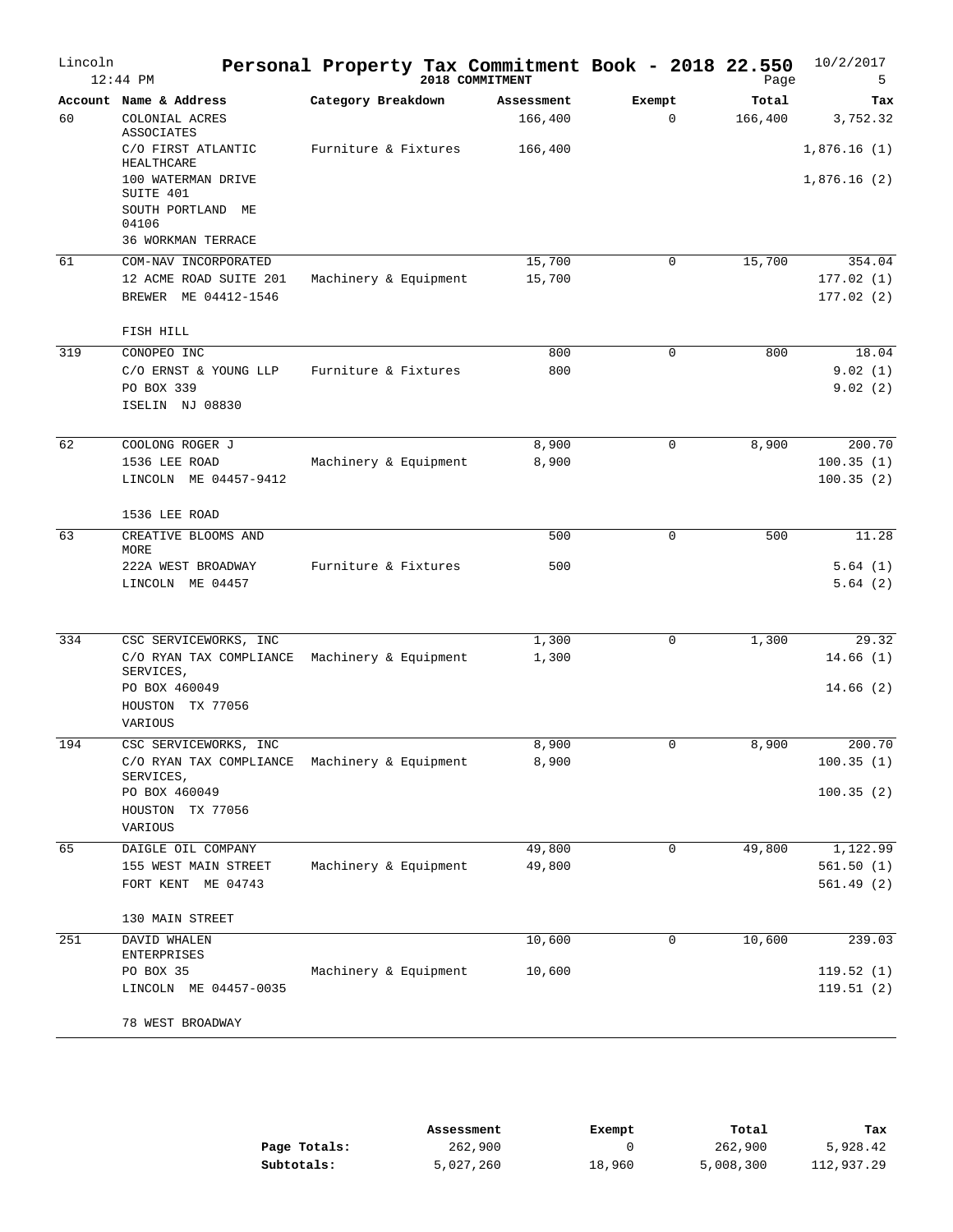| Lincoln | $12:44$ PM                                                                                | Personal Property Tax Commitment Book - 2018 22.550 | 2018 COMMITMENT      |                      |                 | Page                 | 10/2/2017<br>6               |
|---------|-------------------------------------------------------------------------------------------|-----------------------------------------------------|----------------------|----------------------|-----------------|----------------------|------------------------------|
| 70      | Account Name & Address<br>DE LAGE LANDEN<br>OPERATIONAL SERVICE                           | Category Breakdown                                  |                      | Assessment<br>33,300 | Exempt<br>3,600 | Total<br>29,700      | Tax<br>669.74                |
|         | 1111 OLD EAGLE SCHOOL<br><b>ROA</b>                                                       | Machinery & Equipment                               |                      | 33,300               |                 |                      | 334.87 (1)                   |
|         | WAYNE PA 19087                                                                            |                                                     |                      |                      |                 |                      | 334.87 (2)                   |
| 68      | DEAD RIVER COMPANY                                                                        |                                                     |                      | 68,200               | 0               | 68,200               | 1,537.91                     |
|         | 106 WEST BROADWAY<br>LINCOLN ME 04457                                                     | Machinery & Equipment                               |                      | 68,200               |                 |                      | 768.96 (1)<br>768.95 (2)     |
|         | 106 WEST BROADWAY                                                                         |                                                     |                      |                      |                 |                      |                              |
| 344     | DELL EQUIPMENT FUNDING<br>LP                                                              |                                                     |                      | 3,400                | $\mathbf 0$     | 3,400                | 76.67                        |
|         | ATTN PROPERTY TAX DEPT<br>ONE DELL WAY, RR1-35<br>ROUND ROCK TX 78682<br>22 GODING AVENUE | Computer equipment                                  |                      | 3,400                |                 |                      | 38.34(1)<br>38.33(2)         |
| 76      | DGR INC                                                                                   |                                                     |                      | 160,700              | 0               | 160,700              | 3,623.79                     |
|         | DBA STEAKS AND STUFF<br>14 MECHANIC STREET<br>LINCOLN ME 04457-1422<br>14 MECHANIC STREET | Furniture & Fixtures                                |                      | 160,700              |                 |                      | 1,811.90(1)<br>1,811.89(2)   |
| 71      | DIRECT TV INC                                                                             |                                                     |                      | 43,000               | 0               | 43,000               | 969.65                       |
|         | ATTN PROPERTY TAX DEPT<br>1010 PINE, 9E-L-01<br>ST. LOUIS MO 63101                        | Machinery & Equipment                               |                      | 43,000               |                 |                      | 484.83 (1)<br>484.82 (2)     |
| 72      | DISH NETWORK LLC                                                                          |                                                     |                      | 16,400               | 0               | 16,400               | 369.82                       |
|         | PO BOX 6623<br>ENGLEWOOD CO 80155                                                         | Machinery & Equipment                               |                      | 16,400               |                 |                      | 184.91 (1)<br>184.91(2)      |
|         | VARIOUS                                                                                   |                                                     |                      |                      |                 |                      |                              |
| 305     | DISHNET SATELLITE<br>BROADBANK LLC                                                        |                                                     |                      | 1,200                | 0               | 1,200                | 27.06                        |
|         | PO BOX 6623<br>ENGLEWOOD CO 80155                                                         | Machinery & Equipment                               |                      | 1,200                |                 |                      | 13.53(1)<br>13.53(2)         |
| 335     | DOLLAR TREE STORES                                                                        |                                                     |                      | 102,300              | 0               | 102,300              | 2,306.87                     |
|         | C/O GRANT THORNTON LLP<br>PO BOX 59365<br>SCHAUMBURG IL 60159                             | Furniture & Fixtures                                |                      | 102,300              |                 |                      | 1, 153.44(1)<br>1, 153.43(2) |
| 73      | DOWNS DANNY                                                                               |                                                     |                      | 11,700               | 0               | 11,700               | 263.83                       |
|         | 618 MAIN STREET<br>LINCOLN ME 04457                                                       | Machinery & Equipment                               |                      | 11,700               |                 |                      | 131.92(1)<br>131.91 (2)      |
|         | 618 MAIN STREET                                                                           |                                                     |                      |                      |                 |                      |                              |
| 74      | DRINKWATER'S CASH FUEL/<br>663 WEST BROADWAY<br>LINCOLN ME 04457                          | Machinery & Equipment                               |                      | 500<br>500           | 0               | 500                  | 11.28<br>5.64(1)<br>5.64(2)  |
|         | 663 WEST BROADWAY                                                                         |                                                     |                      |                      |                 |                      |                              |
|         |                                                                                           |                                                     | Assessment           |                      | Exempt          | Total                | Tax                          |
|         |                                                                                           | Page Totals:<br>Subtotals:                          | 440,700<br>5,467,960 |                      | 3,600<br>22,560 | 437,100<br>5,445,400 | 9,856.62<br>122,793.91       |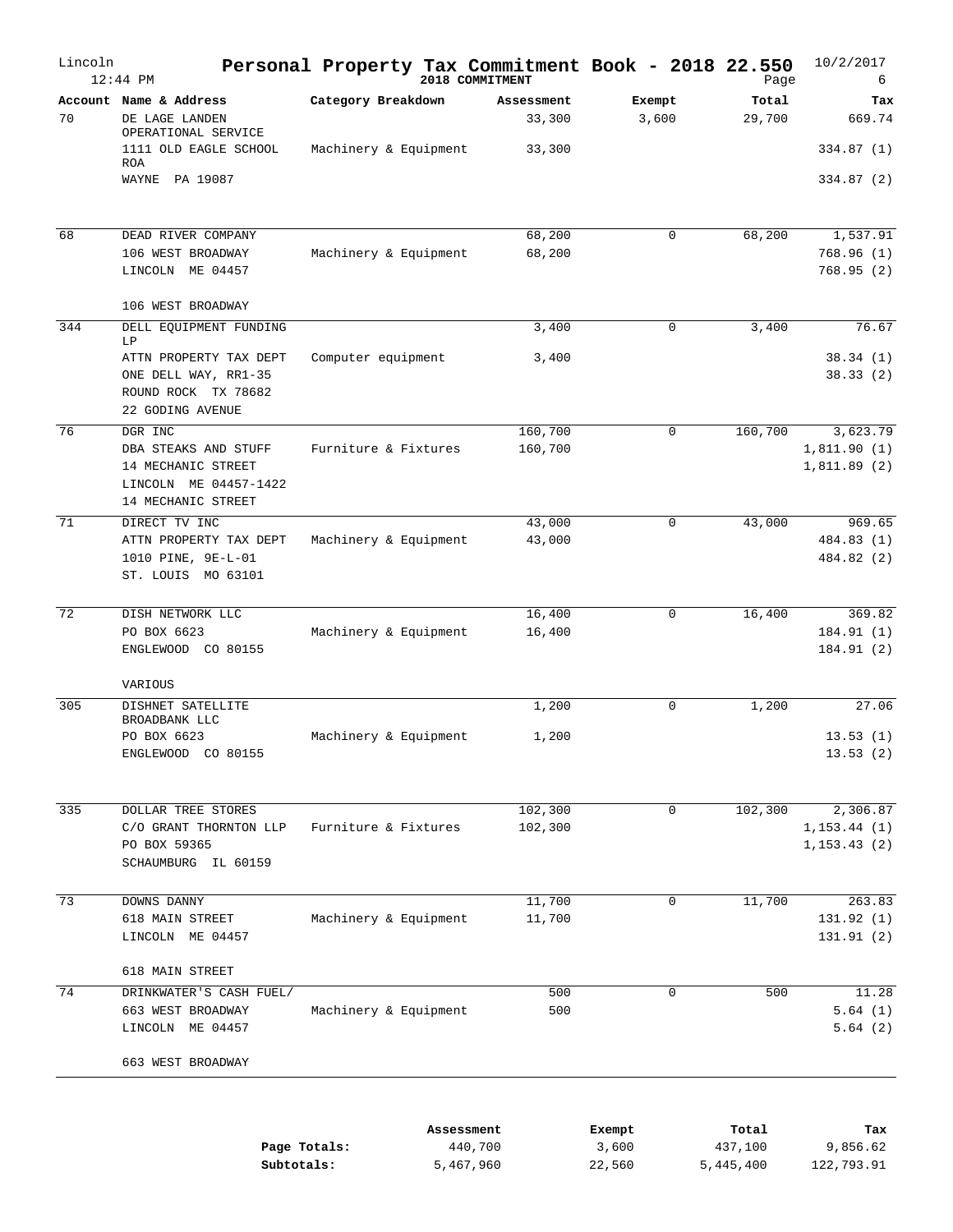| Lincoln | $12:44$ PM                                                                                  |                                            |            | Personal Property Tax Commitment Book - 2018 22.550<br>2018 COMMITMENT |                       | Page                 | 10/2/2017<br>7                          |
|---------|---------------------------------------------------------------------------------------------|--------------------------------------------|------------|------------------------------------------------------------------------|-----------------------|----------------------|-----------------------------------------|
| 162     | Account Name & Address<br>DRINKWATER'S VARITY<br>663 WEST BROADWAY<br>LINCOLN ME 04457-9704 | Category Breakdown<br>Furniture & Fixtures |            | Assessment<br>17,600<br>17,600                                         | Exempt<br>$\mathbf 0$ | Total<br>17,600      | Tax<br>396.88<br>198.44(1)<br>198.44(2) |
|         | 663 WEST BROADWAY                                                                           |                                            |            |                                                                        |                       |                      |                                         |
| 75      | DUBAY INC<br>44 CENTER STREET<br>ME 04468-1222<br>OLD TOWN                                  | Furniture & Fixtures                       |            | 20,100<br>20,100                                                       | $\Omega$              | 20,100               | 453.26<br>226.63(1)<br>226.63(2)        |
|         | 282 WEST BROADWAY                                                                           |                                            |            |                                                                        |                       |                      |                                         |
| 107     | DYSARTS REALTY CO<br>PO BOX 1689<br>BANGOR ME 04402                                         | Machinery & Equipment                      |            | 207,300<br>207,300                                                     | 0                     | 207,300              | 4,674.62<br>2,337.31(1)<br>2,337.31(2)  |
|         | 199 WEST BROADWAY                                                                           |                                            |            |                                                                        |                       |                      |                                         |
| 78      | EDWARDS JOHN S ESQ<br>36 MAIN STREET<br>LINCOLN ME 04457-1437                               | Machinery & Equipment                      |            | 12,200<br>12,200                                                       | $\mathbf 0$           | 12,200               | 275.11<br>137.56(1)<br>137.55(2)        |
| 322     | 36 MAIN STREET<br>EVERBANK COMMERCIAL                                                       |                                            |            | 7,300                                                                  | 5,400                 | 1,900                | 42.85                                   |
|         | FINANCE<br>630 N CENTRAL EXPWY STE                                                          | Machinery & Equipment                      |            | 1,900                                                                  |                       |                      | 21.43(1)                                |
|         | Α<br>PLANO TX 75074                                                                         | Electronic-phone-fax                       |            | 5,400                                                                  |                       |                      | 21.42(2)                                |
| 81      | FA PEABODY                                                                                  |                                            |            | 54,500                                                                 | 1,500                 | 53,000               | 1,195.15                                |
|         | PO BOX 806                                                                                  | Furniture & Fixtures                       |            | 53,000                                                                 |                       |                      | 597.58(1)                               |
|         | HOULTON ME 04730                                                                            | Computer equipment                         |            | 1,500                                                                  |                       |                      | 597.57(2)                               |
|         | 150 WEST BROADWAY                                                                           |                                            |            |                                                                        |                       |                      |                                         |
| 84      | FAIR POINT<br>COMMUNICATIONS                                                                |                                            |            | 14,700                                                                 | $\mathbf 0$           | 14,700               | 331.49                                  |
|         | 770 ELM STREET 2ND<br><b>FLOOR</b>                                                          | Machinery & Equipment                      |            | 14,700                                                                 |                       |                      | 165.75(1)                               |
|         | MANCHESTER NH 03101                                                                         |                                            |            |                                                                        |                       |                      | 165.74(2)                               |
| 85      | FAMILY DOLLAR STORE                                                                         |                                            |            | 42,000                                                                 | 0                     | 42,000               | 947.10                                  |
|         | C/O CORPORATE TAX<br>CONSULTING INC 7                                                       | Machinery & Equipment                      |            | 5,800                                                                  |                       |                      | 473.55(1)                               |
|         | 7202 N SHADELAND AVENUE<br>#112                                                             | Furniture & Fixtures                       |            | 27,600                                                                 |                       |                      | 473.55 (2)                              |
|         | INDIANAPOLIS IN 46256                                                                       | Electronic-phone-fax<br>Computer equipment |            | 3,800<br>4,800                                                         |                       |                      |                                         |
| 83      | FARRELL GREGORY M                                                                           |                                            |            | 17,700                                                                 | $\mathbf 0$           | 17,700               | 399.14                                  |
|         | OPTOMETRIST                                                                                 |                                            |            |                                                                        |                       |                      |                                         |
|         | PO BOX 159<br>LINCOLN ME 04457-0159                                                         | Machinery & Equipment                      |            | 17,700                                                                 |                       |                      | 199.57(1)<br>199.57(2)                  |
|         | 53 TRANSALPINE ROAD                                                                         |                                            |            |                                                                        |                       |                      |                                         |
| 86      | FASTCO FABRICATION INC                                                                      |                                            |            | 104,000                                                                | $\mathbf 0$           | 104,000              | 2,345.20                                |
|         | 675 WEST BROADWAY<br>LINCOLN ME 04457-9704                                                  | Machinery & Equipment                      |            | 104,000                                                                |                       |                      | 1,172.60(1)<br>1,172.60(2)              |
|         | 675 WEST BROADWAY                                                                           |                                            |            |                                                                        |                       |                      |                                         |
|         |                                                                                             |                                            | Assessment |                                                                        | Exempt                | Total                | Tax                                     |
|         | Subtotals:                                                                                  | Page Totals:                               |            | 497,400<br>5,965,360                                                   | 6,900<br>29,460       | 490,500<br>5,935,900 | 11,060.80<br>133,854.71                 |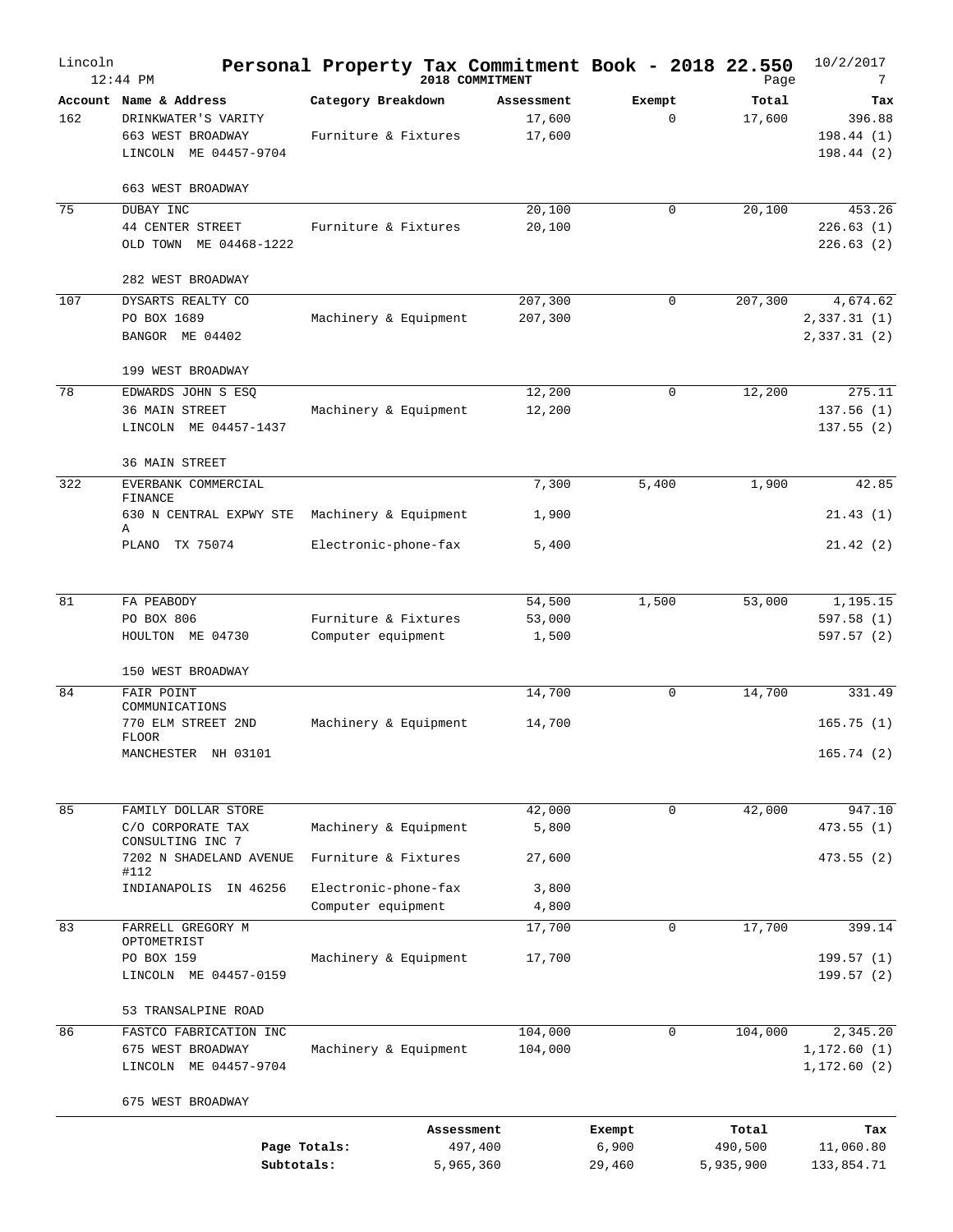| Lincoln | $12:44$ PM                                                                                                  |                                            |            | Personal Property Tax Commitment Book - 2018 22.550<br>2018 COMMITMENT |                       |             | Page                          | 10/2/2017<br>8                       |
|---------|-------------------------------------------------------------------------------------------------------------|--------------------------------------------|------------|------------------------------------------------------------------------|-----------------------|-------------|-------------------------------|--------------------------------------|
| 320     | Account Name & Address<br>FEDERAL EXPRESS CORP<br>C/O ATUS GROUP US INC<br>PO BOX 71850<br>PHOENIX AZ 85050 | Category Breakdown<br>Furniture & Fixtures |            | Assessment<br>1,000<br>1,000                                           | Exempt                | $\mathbf 0$ | Total<br>1,000                | Tax<br>22.55<br>11.28(1)<br>11.27(2) |
| 92      | FIRST DATA MERCHANT<br>SERVICES CORP<br>PO BOX 4900<br>SCOTTSDALE AZ 85261                                  | Machinery & Equipment                      |            | 1,200<br>1,200                                                         |                       | $\mathbf 0$ | 1,200                         | 27.06<br>13.53(1)<br>13.53(2)        |
| 336     | FUJIFILM NORTH AMERICA<br>CORPORATION<br>200 SUMMIT LAKE DRIVE<br>VALHALLA NY 10595                         | Machinery & Equipment                      |            | 5,300<br>5,300                                                         |                       | 0           | 5,300                         | 119.52<br>59.76 (1)<br>59.76(2)      |
| 116     | FULL CIRCLE WELLNESS<br><b>CENTER</b><br>PO BOX 1237<br>BANGOR ME 04402                                     | Furniture & Fixtures                       |            | 800<br>800                                                             |                       | 0           | 800                           | 18.04<br>9.02(1)<br>9.02(2)          |
| 101     | 52 MAIN STREET<br>GARDNER SCOTT<br>PO BOX 189<br>LINCOLN ME 04457                                           | Furniture & Fixtures                       |            | 8,000<br>8,000                                                         |                       | 0           | 8,000                         | 180.40<br>90.20(1)<br>90.20(2)       |
| 323     | 154 WEST BROADWAY<br>GARDNER, SCOTT<br>PO BOX 189<br>LINCOLN ME 04457                                       | Furniture & Fixtures                       |            | 37,400<br>37,400                                                       |                       | $\mathbf 0$ | 37,400                        | 843.37<br>421.69(1)<br>421.68(2)     |
| 6       | ENFIELD ROAD<br>GATEWAY TITLE OF MAINE<br><b>INC</b><br>49 WEST BROADWAY<br>LINCOLN ME 04457                | Machinery & Equipment                      |            | 5,800<br>5,800                                                         |                       | $\mathbf 0$ | 5,800                         | 130.79<br>65.40(1)<br>65.39 (2)      |
| 307     | S/S WEST BROADWAY<br>GELCO CORPORATION<br>PO BOX 13085<br>BALTIMORE MD                                      | Machinery & Equipment                      |            | 54,300<br>54,300                                                       |                       | 0           | 54,300                        | 1,224.47<br>612.24(1)<br>612.23(2)   |
| 103     | 21203-3085<br>1600 LEE ROAD<br>GETCHELL BROTHERS INC<br>ONE UNION STREET BOX 8                              | Machinery & Equipment                      |            | 2,400<br>2,400                                                         |                       | $\mathbf 0$ | 2,400                         | 54.12<br>27.06(1)                    |
| 106     | BREWER ME 04412-2092<br>VARIOUS<br>GILLMOR FAMILY<br>RESTAURANT<br>15 AIKEN DRIVE                           | Machinery & Equipment                      |            | 88,600<br>88,600                                                       |                       | $\mathbf 0$ | 88,600                        | 27.06(2)<br>1,997.93<br>998.97 (1)   |
|         | LINCOLN ME 04457<br>236 WEST BROADWAY                                                                       |                                            |            |                                                                        |                       |             |                               | 998.96 (2)                           |
|         | Page Totals:<br>Subtotals:                                                                                  |                                            | Assessment | 204,800<br>6,170,160                                                   | Exempt<br>0<br>29,460 |             | Total<br>204,800<br>6,140,700 | Tax<br>4,618.25<br>138,472.96        |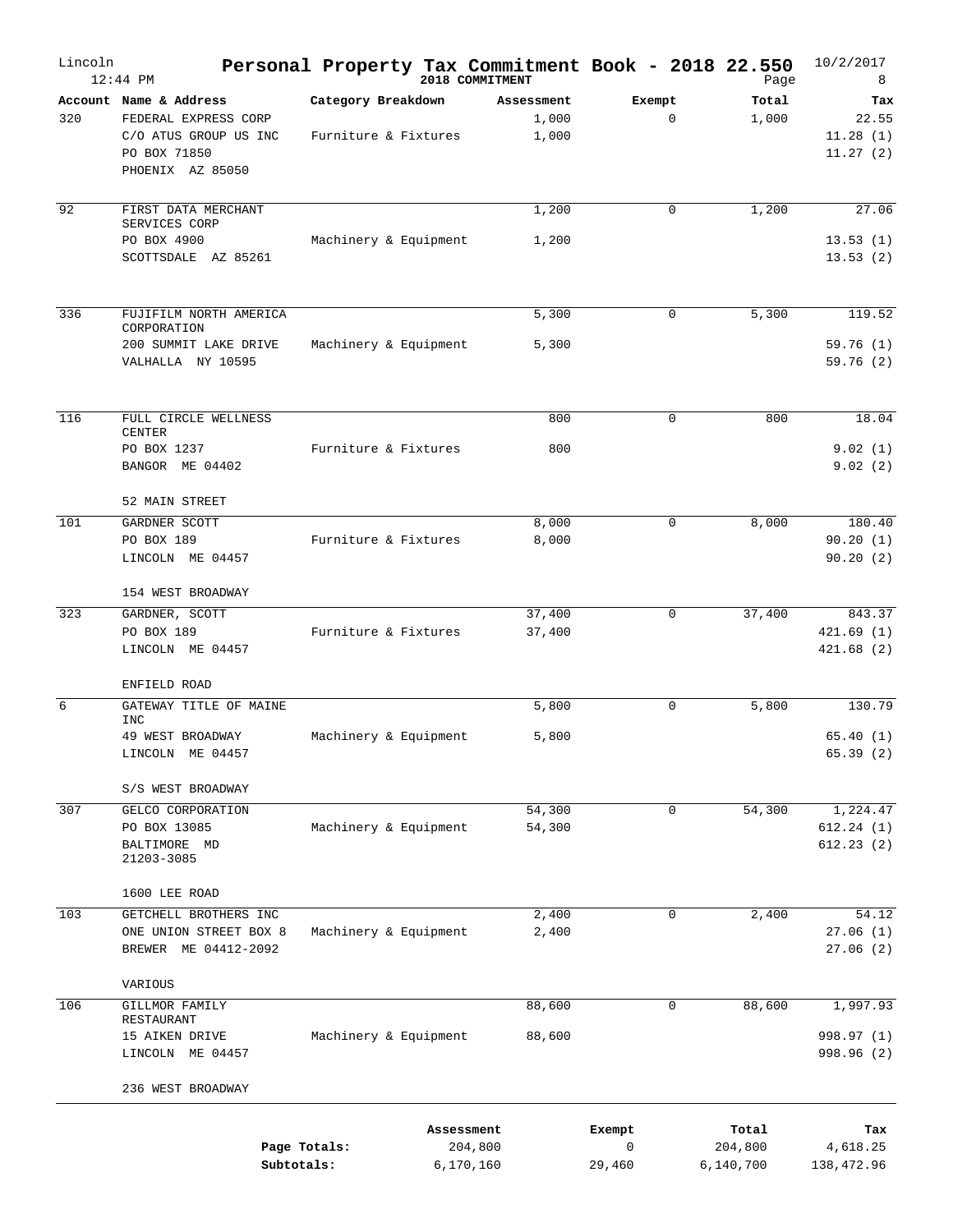| Lincoln | $12:44$ PM                                                                |                            | Personal Property Tax Commitment Book - 2018 22.550<br>2018 COMMITMENT |                       | Page                   | 10/2/2017<br>9               |
|---------|---------------------------------------------------------------------------|----------------------------|------------------------------------------------------------------------|-----------------------|------------------------|------------------------------|
| 287     | Account Name & Address<br>GM-DI LEASING                                   | Category Breakdown         | Assessment<br>1,000                                                    | Exempt<br>$\mathbf 0$ | Total<br>1,000         | Tax<br>22.55                 |
|         | COPRORATION<br>C/O RYAN TAX COMPLIANCE<br>SERVICES L                      | Machinery & Equipment      | 1,000                                                                  |                       |                        | 11.28(1)                     |
|         | PO BOX 460169<br>HOUSTON TX 77056                                         |                            |                                                                        |                       |                        | 11.27(2)                     |
| 110     | <b>GOLD STAR CLEANERS</b>                                                 |                            | 30,000                                                                 | $\mathbf 0$           | 30,000                 | 676.50                       |
|         | PO BOX 757<br>BREWER ME 04412                                             | Machinery & Equipment      | 30,000                                                                 |                       |                        | 338.25(1)<br>338.25(2)       |
|         | 120 MAIN STREET                                                           |                            |                                                                        |                       |                        |                              |
| 111     | GORDON BROOK FINANCIAL<br><b>LLC</b>                                      |                            | 1,500                                                                  | $\mathbf 0$           | 1,500                  | 33.83                        |
|         | 8 TAYLOR STREET<br>LINCOLN ME 04457                                       | Machinery & Equipment      | 1,500                                                                  |                       |                        | 16.92(1)<br>16.91(2)         |
|         | 8 TAYLOR STREET                                                           |                            |                                                                        |                       |                        |                              |
| 112     | <b>GRAHAM EUGENE H</b>                                                    |                            | 28,400                                                                 | $\mathbf 0$           | 28,400                 | 640.42                       |
|         | 253 WEST BROADWAY<br>LINCOLN ME 04457-9704                                | Machinery & Equipment      | 28,400                                                                 |                       |                        | 320.21(1)<br>320.21(2)       |
|         | 3 GODING AVENUE                                                           |                            |                                                                        |                       |                        |                              |
| 208     | GRAYHAWK LEASING<br>PO BOX 660937                                         |                            | 25,500                                                                 | 0                     | 25,500                 | 575.03<br>287.52(1)          |
|         | DALLAS TX 75266-0937                                                      | Machinery & Equipment      | 25,500                                                                 |                       |                        | 287.51(2)                    |
|         | MULTI                                                                     |                            |                                                                        |                       |                        |                              |
| 114     | <b>GUSTAFSON CYNTHIA</b><br>172 TRANSALPINE ROAD<br>LINCOLN ME 04457-9612 | Furniture & Fixtures       | 600<br>600                                                             | 0                     | 600                    | 13.53<br>6.77(1)<br>6.76(2)  |
|         | 172 TRANSALPINE ROAD                                                      |                            |                                                                        |                       |                        |                              |
| 67      | H & D ENTERPRISES LLC                                                     |                            | 171,000                                                                | $\mathbf 0$           | 171,000                | 3,856.05                     |
|         | 18 MARKET SQUARE #11<br>HOULTON ME 04730-1704                             | Machinery & Equipment      | 171,000                                                                |                       |                        | 1,928.03(1)<br>1,928.02(2)   |
|         | 23 GODING AVENUE                                                          |                            |                                                                        |                       |                        |                              |
| 117     | HANNAFORD BROS CO LLC<br>#8140                                            |                            | 928,700                                                                | 0                     | 928,700                | 20,942.19                    |
|         | C/O FOOD LYON<br>PO BOX 1330                                              | Furniture & Fixtures       | 928,700                                                                |                       |                        | 10,471.10(1)<br>10,471.09(2) |
|         | SALISBURY NC<br>28145-1330<br>22-32 GODING AVENUE                         |                            |                                                                        |                       |                        |                              |
| 260     | HANSCOM, AARON                                                            |                            | 5,800                                                                  | $\mathbf 0$           | 5,800                  | 130.79                       |
|         | PO BOX 224<br>LINCOLN ME 04457                                            | Machinery & Equipment      | 5,800                                                                  |                       |                        | 65.40 (1)<br>65.39(2)        |
|         | 114 ENFIELD ROAD                                                          |                            |                                                                        |                       |                        |                              |
| 119     | HARRIS JAMES H                                                            |                            | 6,300                                                                  | $\mathbf 0$           | 6,300                  | 142.07                       |
|         | PO BOX 764<br>LINCOLN ME 04457                                            | Machinery & Equipment      | 6,300                                                                  |                       |                        | 71.04(1)<br>71.03(2)         |
|         | 1222 MAIN STREET                                                          |                            |                                                                        |                       |                        |                              |
|         |                                                                           |                            | Assessment                                                             | Exempt                | Total                  | Tax                          |
|         |                                                                           | Page Totals:<br>Subtotals: | 1,198,800<br>7,368,960                                                 | $\mathbf 0$<br>29,460 | 1,198,800<br>7,339,500 | 27,032.96<br>165,505.92      |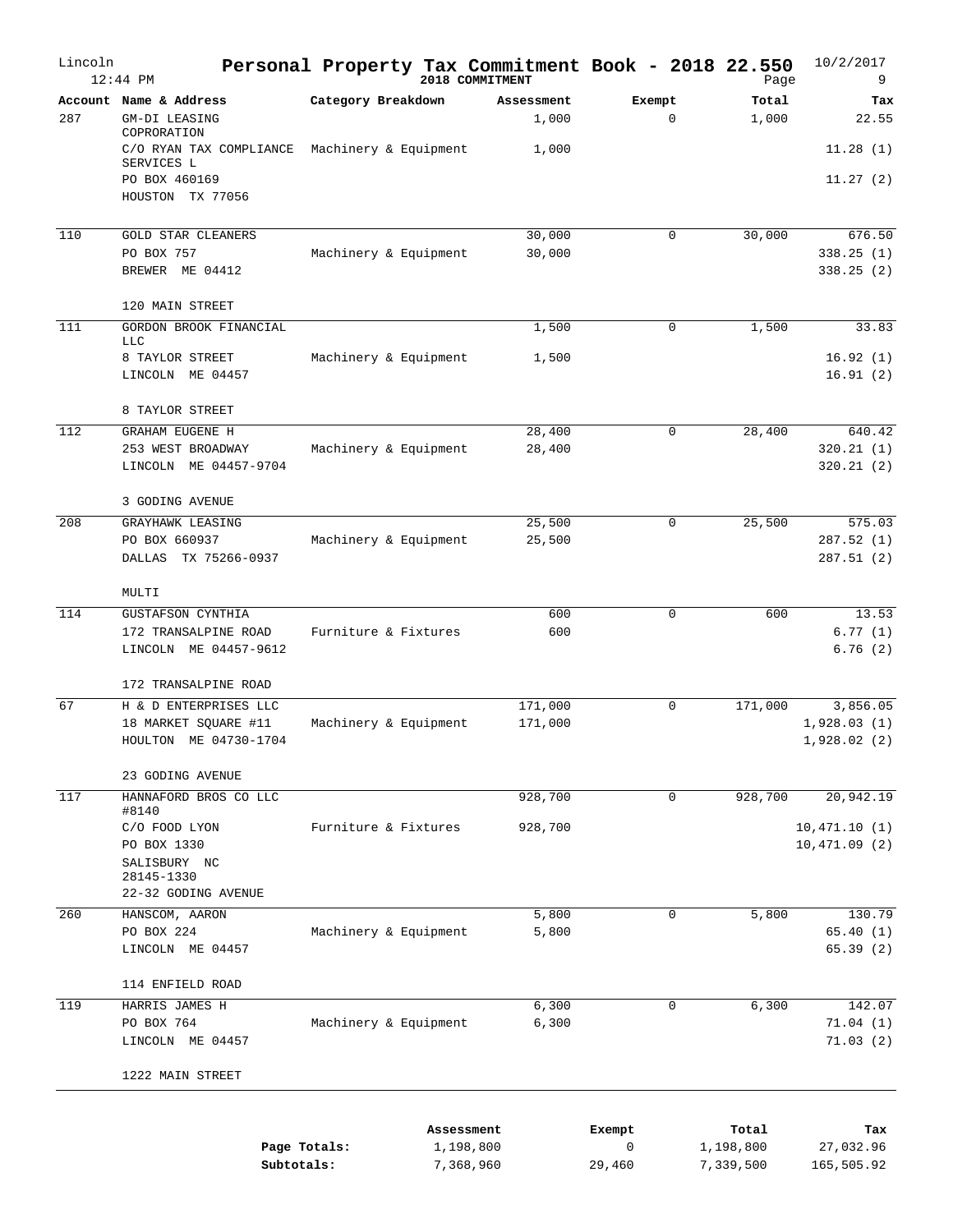| Lincoln | $12:44$ PM                                                                     |                                            |            | Personal Property Tax Commitment Book - 2018 22.550<br>2018 COMMITMENT |             |             | Page                 | 10/2/2017<br>10                       |
|---------|--------------------------------------------------------------------------------|--------------------------------------------|------------|------------------------------------------------------------------------|-------------|-------------|----------------------|---------------------------------------|
| 166     | Account Name & Address<br>HAWKINS JOHN<br>PO BOX 146<br>LINCOLN ME 04457-0146  | Category Breakdown<br>Furniture & Fixtures |            | Assessment<br>7,300<br>7,300                                           | Exempt      | $\mathbf 0$ | Total<br>7,300       | Tax<br>164.62<br>82.31(1)<br>82.31(2) |
|         | 274 & 276 WEST BROADWAY                                                        |                                            |            |                                                                        |             |             |                      |                                       |
| 120     | HELSOR MARK<br>PO BOX 460<br>LINCOLN ME 04457                                  | Machinery & Equipment                      |            | 3,400<br>3,400                                                         |             | $\mathbf 0$ | 3,400                | 76.67<br>38.34(1)<br>38.33(2)         |
|         | BAGLEY MOUNTAIN ROAD                                                           |                                            |            |                                                                        |             |             |                      |                                       |
| 342     | HIGI SSH LLC<br>150 NORTH WACKER DRIVE<br>SUITE 1120<br>CHICAGO IL 60606       | Electronic-phone-fax                       |            | 3,000<br>3,000                                                         |             | $\mathbf 0$ | 3,000                | 67.65<br>33.83(1)<br>33.82(2)         |
| 124     | HOGAN TIRE COMPANY INC<br>JODY ANDERSON<br>135 BANGOR ROAD<br>HOULTON ME 04730 | Machinery & Equipment                      |            | 78,500<br>78,500                                                       |             | $\mathbf 0$ | 78,500               | 1,770.18<br>885.09 (1)<br>885.09 (2)  |
| 125     | HOUSE OF PIZZA                                                                 |                                            |            | 8,500                                                                  |             | $\mathbf 0$ | 8,500                | 191.68                                |
|         | 38 MAIN STREET<br>LINCOLN ME 04457                                             | Machinery & Equipment                      |            | 8,500                                                                  |             |             |                      | 95.84(1)<br>95.84(2)                  |
|         | 38 MAIN STREET                                                                 |                                            |            |                                                                        |             |             |                      |                                       |
| 127     | HUGHES NETWORK SYSTEMS<br><b>LLC</b>                                           |                                            |            | 9,700                                                                  |             | 0           | 9,700                | 218.74                                |
|         | C/O RYAN TAX COMPLIANCE<br>PO BOX 460049<br>HOUSTON TX 77056                   | Computer equipment                         |            | 9,700                                                                  |             |             |                      | 109.37(1)<br>109.37(2)                |
| 289     | IBM CREDIT LLC<br>155 KETTLETOWN ROAD<br>SOUTHBURY CT<br>06488-9861            | Electronic-phone-fax                       |            | 1,500<br>1,500                                                         |             | $\mathbf 0$ | 1,500                | 33.83<br>16.92(1)<br>16.91(2)         |
| 306     | IGT GLOBAL SOLUTIONS                                                           |                                            |            | 1,000                                                                  |             | 0           | 1,000                | 22.55                                 |
|         | CORPORATION<br>10 MEMORIAL BOULEVARD<br>PROVIDENCE RI 02903                    | Machinery & Equipment                      |            | 1,000                                                                  |             |             |                      | 11.28(1)<br>11.27(2)                  |
| 337     | INTERFACE SECURITY                                                             |                                            |            | 1,500                                                                  |             | 0           | 1,500                | 33.83                                 |
|         | SYSTEMS                                                                        |                                            |            |                                                                        |             |             |                      |                                       |
|         | C/O BROWN SMITH WALLACE<br>LLP                                                 | Machinery & Equipment                      |            | 1,500                                                                  |             |             |                      | 16.92(1)                              |
|         | 6 CITY PLACE DRIVE STE.<br>800<br>ST. LOUIS MO 63141                           |                                            |            |                                                                        |             |             |                      | 16.91(2)                              |
|         |                                                                                |                                            |            |                                                                        |             |             |                      |                                       |
| 128     | IRELAND CALVIN JR<br>900 MAIN STREET<br>LINCOLN ME 04457                       | Machinery & Equipment                      |            | 32,700<br>32,700                                                       |             | $\mathbf 0$ | 32,700               | 737.39<br>368.70(1)<br>368.69(2)      |
|         | 1378 MAIN STREET                                                               |                                            |            |                                                                        |             |             |                      |                                       |
|         |                                                                                |                                            | Assessment |                                                                        | Exempt      |             | Total                | Tax                                   |
|         | Subtotals:                                                                     | Page Totals:                               |            | 147,100<br>7,516,060                                                   | 0<br>29,460 |             | 147,100<br>7,486,600 | 3,317.14<br>168,823.06                |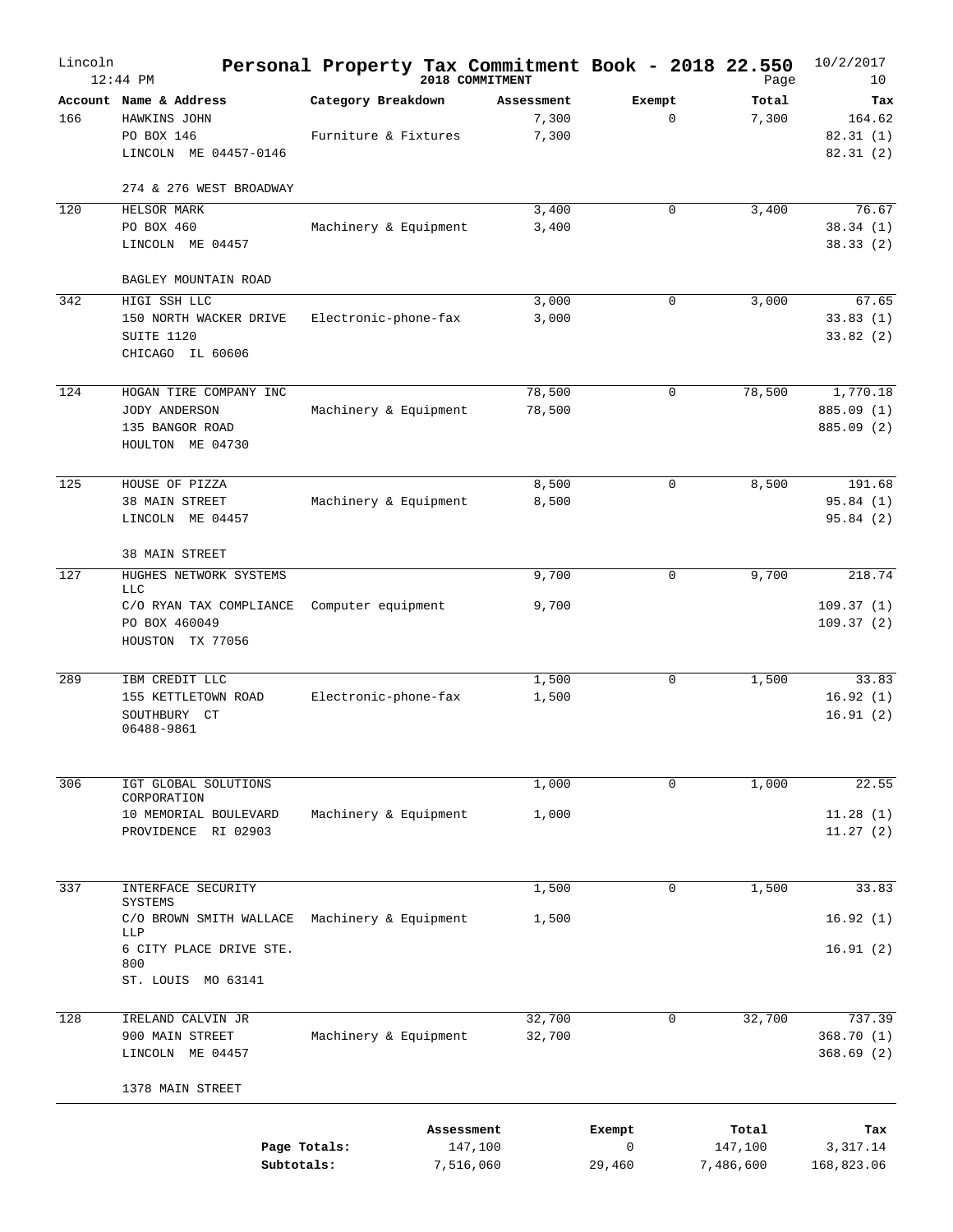| Lincoln | $12:44$ PM                                                                               | Personal Property Tax Commitment Book - 2018 22.550 | 2018 COMMITMENT                |                       | Page            | 10/2/2017<br>11                           |
|---------|------------------------------------------------------------------------------------------|-----------------------------------------------------|--------------------------------|-----------------------|-----------------|-------------------------------------------|
| 129     | Account Name & Address<br>IRELAND DANNY L<br>35 PARK AVENUE<br>LINCOLN ME 04457-1148     | Category Breakdown<br>Machinery & Equipment         | Assessment<br>45,900<br>45,900 | Exempt<br>$\mathbf 0$ | Total<br>45,900 | Tax<br>1,035.05<br>517.53(1)<br>517.52(2) |
| 130     | 35 PARK AVENUE<br>IRELAND EARL                                                           |                                                     | 8,600                          | 0                     | 8,600           | 193.93                                    |
|         | 135 SWEET ROAD<br>LINCOLN ME 04457                                                       | Machinery & Equipment                               | 8,600                          |                       |                 | 96.97(1)<br>96.96(2)                      |
|         | 6 SWEET ROAD                                                                             |                                                     |                                |                       |                 |                                           |
| 55      | IRVING OIL LIMITED US<br>ATTN: CORPORATE REAL<br>ESTATE<br>PO BOX 868<br>CALAIS ME 04619 | Machinery & Equipment                               | 572,500<br>572,500             | 0                     | 572,500         | 12,909.88<br>6,454.94(1)<br>6,454.94(2)   |
|         | 114 WEST BROADWAY                                                                        |                                                     |                                |                       |                 |                                           |
| 133     | JIPSON BRENDA<br>21 LEE ROAD<br>LINCOLN ME 04457-1406                                    | Machinery & Equipment                               | 2,200<br>2,200                 | 0                     | 2,200           | 49.61<br>24.81(1)<br>24.80(2)             |
|         | 12 LEE ROAD                                                                              |                                                     |                                |                       |                 |                                           |
| 136     | JOHNSTON DANDY CO INC<br>PO BOX 670<br>LINCOLN ME 04457                                  | Machinery & Equipment                               | 30,800<br>30,800               | $\mathbf 0$           | 30,800          | 694.54<br>347.27(1)<br>347.27(2)          |
|         | 148 MAIN STREET                                                                          |                                                     |                                |                       |                 |                                           |
| 131     | JT PROPERTIES<br>PO BOX 519<br>LINCOLN ME 04457                                          | Machinery & Equipment                               | 187,300<br>187,300             | 0                     | 187,300         | 4,223.62<br>2,111.81(1)<br>2,111.81(2)    |
|         | 175 TOWN FARM ROAD                                                                       |                                                     |                                |                       |                 |                                           |
| 267     | KATAHDIN GATEWAY<br>INSURANCE<br>30 GODING AVENUE                                        | Furniture & Fixtures                                | 8,800                          | 0                     | 8,800           | 198.44<br>99.22(1)                        |
|         | LINCOLN ME 04457-0000                                                                    | Computer equipment                                  | 4,300<br>4,500                 |                       |                 | 99.22(2)                                  |
|         | 30 GODING AVENUE                                                                         |                                                     |                                |                       |                 |                                           |
| 140     | KEEGAN R GEORGE AND<br>MARY K                                                            |                                                     | 104,500                        | 36,500                | 68,000          | 1,533.40                                  |
|         | PO BOX 206<br>LINCOLN ME 04457                                                           | Machinery & Equipment                               | 104,500                        |                       |                 | 766.70(1)<br>766.70 (2)                   |
|         | 725 ENFIELD ROAD                                                                         |                                                     |                                |                       |                 |                                           |
| 141     | KEY BANK<br>PO BOX 22055<br>ALBANY NY 12201-5055                                         | Machinery & Equipment                               | 141,000<br>141,000             | $\mathbf 0$           | 141,000         | 3,179.55<br>1,589.78(1)<br>1,589.77(2)    |
|         | 107 WEST BROADWAY                                                                        |                                                     |                                |                       |                 |                                           |
| 142     | KNEELAND JAMES<br>37 LAKE STREET<br>LINCOLN ME 04457-1420                                | Machinery & Equipment<br>Furniture & Fixtures       | 16,200<br>14,700<br>1,500      | 0                     | 16,200          | 365.31<br>182.66(1)<br>182.65(2)          |
|         | 37 LAKE STREET                                                                           |                                                     |                                |                       |                 |                                           |

|              | Assessment | Exempt | Total     | Tax        |
|--------------|------------|--------|-----------|------------|
| Page Totals: | 1,117,800  | 36,500 | 1,081,300 | 24,383.33  |
| Subtotals:   | 8,633,860  | 65,960 | 8,567,900 | 193,206.39 |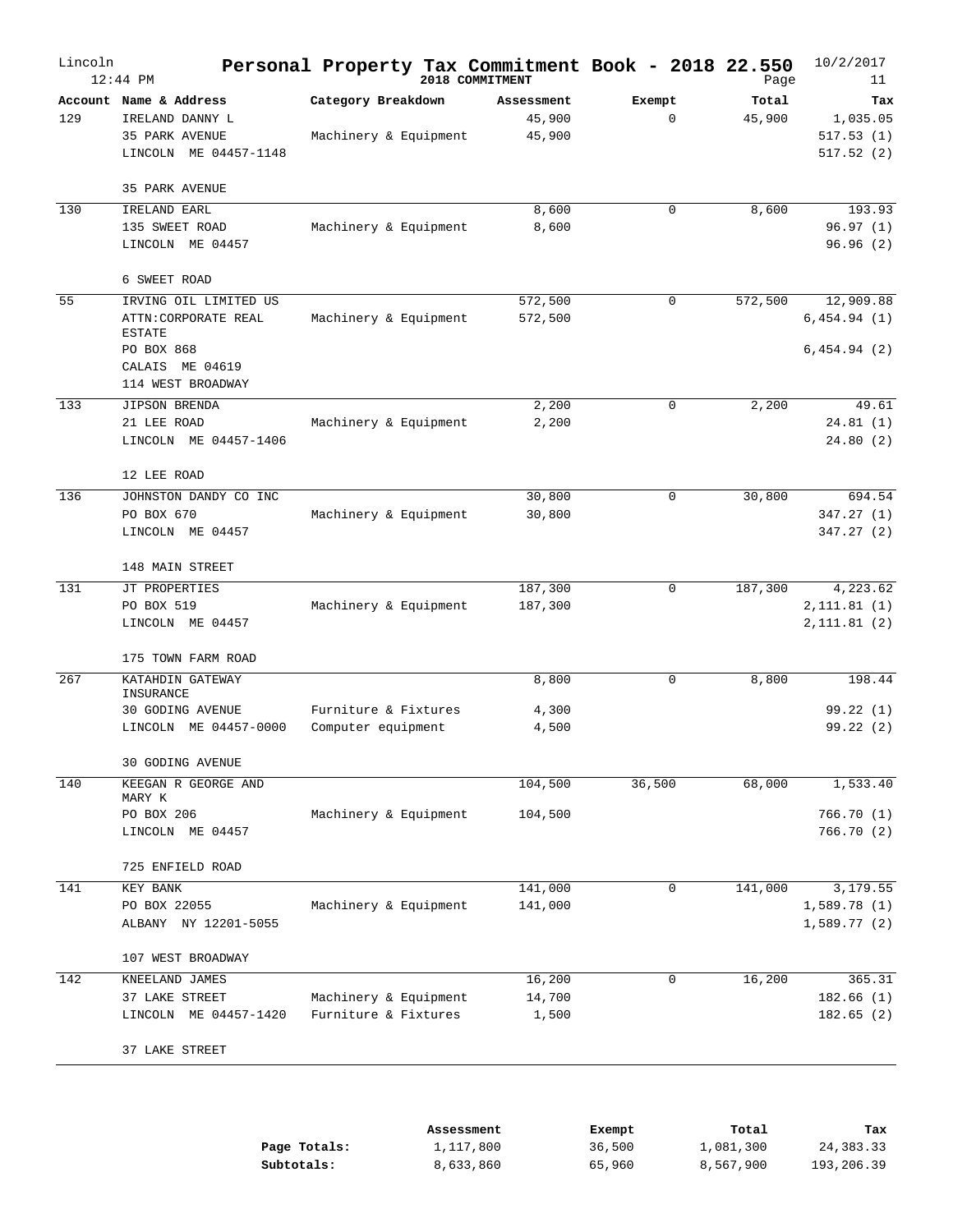| Lincoln | $12:44$ PM                                                                                |                                             |            | Personal Property Tax Commitment Book - 2018 22.550<br>2018 COMMITMENT |             |             | Page                 | 10/2/2017<br>12                         |
|---------|-------------------------------------------------------------------------------------------|---------------------------------------------|------------|------------------------------------------------------------------------|-------------|-------------|----------------------|-----------------------------------------|
| 134     | Account Name & Address<br>KRAPF, LYNETTE M<br>237 MAIN STREET<br>LINCOLN ME 04457-1706    | Category Breakdown<br>Machinery & Equipment |            | Assessment<br>26,000<br>26,000                                         | Exempt      | $\mathbf 0$ | Total<br>26,000      | Tax<br>586.30<br>293.15(1)<br>293.15(2) |
|         | 237 MAIN STREET                                                                           |                                             |            |                                                                        |             |             |                      |                                         |
| 143     | KYES JEFFREY M DMD<br>PO BOX 26<br>LINCOLN ME 04457-0026                                  | Machinery & Equipment                       |            | 52,900<br>52,900                                                       |             | $\mathbf 0$ | 52,900               | 1,192.90<br>596.45(1)<br>596.45(2)      |
|         | 168 WEST BROADWAY                                                                         |                                             |            |                                                                        |             |             |                      |                                         |
| 144     | LABEL SHOPPER<br>952 TROY-SCHENECTADY<br>ROAD                                             | Furniture & Fixtures                        |            | 13,500<br>2,600                                                        |             | $\mathbf 0$ | 13,500               | 304.43<br>152.22(1)                     |
|         | LATHAM NY 12110                                                                           | Computer equipment                          |            | 10,900                                                                 |             |             |                      | 152.21(2)                               |
|         | 283 WEST BROADWAY                                                                         |                                             |            |                                                                        |             |             |                      |                                         |
| 145     | LAKE STREET REAL ESTATE<br>PO BOX 66<br>LINCOLN ME 04457-0191                             | Furniture & Fixtures                        |            | 6,400<br>6,400                                                         |             | $\mathbf 0$ | 6,400                | 144.32<br>72.16(1)<br>72.16(2)          |
|         | 5 LAKE STREET                                                                             |                                             |            |                                                                        |             |             |                      |                                         |
| 146     | LARKIN ENTERPRISES<br>317 WEST BROADWAY<br>LINCOLN ME 04457                               | Machinery & Equipment                       |            | 5,000<br>5,000                                                         |             | $\mathbf 0$ | 5,000                | 112.75<br>56.38(1)<br>56.37(2)          |
|         | 317 WEST BROADWAY                                                                         |                                             |            |                                                                        |             |             |                      |                                         |
| 147     | LAW OFFICE OF MARTHA<br>NOVY-BRODERIC                                                     |                                             |            | 1,500                                                                  |             | $\mathbf 0$ | 1,500                | 33.83                                   |
|         | PO BOX 554<br>LINCOLN ME 04457                                                            | Machinery & Equipment                       |            | 1,500                                                                  |             |             |                      | 16.92(1)<br>16.91(2)                    |
|         | 9 MAIN STREET SUITE C                                                                     |                                             |            |                                                                        |             |             |                      |                                         |
| 151     | LIBBY DURWIN<br>PO BOX 335<br>LINCOLN ME 04457                                            | Machinery & Equipment                       |            | 58,000<br>58,000                                                       |             | $\mathbf 0$ | 58,000               | 1,307.90<br>653.95(1)<br>653.95(2)      |
|         | 224 ENFIELD ROAD                                                                          |                                             |            |                                                                        |             |             |                      |                                         |
| 16      | LIGHTHOUSE RADIO                                                                          |                                             |            | 34,900                                                                 |             | $\mathbf 0$ | 34,900               | 787.00                                  |
|         | NETWORK INC<br>PO BOX 5000<br>BANGOR ME 04402                                             | Machinery & Equipment                       |            | 34,900                                                                 |             |             |                      | 393.50 (1)<br>393.50(2)                 |
|         | 29 LION HILL DRIVE                                                                        |                                             |            |                                                                        |             |             |                      |                                         |
| 154     | LINCOLN MAINE FEDERAL                                                                     |                                             |            | 52,200                                                                 |             | $\mathbf 0$ | 52,200               | 1,177.11                                |
|         | CREDIT UNION<br>PO BOX 220<br>LINCOLN ME 04457-0220                                       | Furniture & Fixtures                        |            | 52,200                                                                 |             |             |                      | 588.56(1)<br>588.55(2)                  |
|         | 171 WEST BROADWAY                                                                         |                                             |            |                                                                        |             |             |                      |                                         |
| 155     | LINCOLN MANOR                                                                             |                                             |            | 2,900                                                                  |             | $\mathbf 0$ | 2,900                | 65.40                                   |
|         | ASSOCIATES<br>ATTN AMY CROSBY<br>PO BOX 2219<br>BANGOR ME 04402-2219<br>15&17 MANOR DRIVE | Machinery & Equipment                       |            | 2,900                                                                  |             |             |                      | 32.70(1)<br>32.70 (2)                   |
|         |                                                                                           |                                             | Assessment |                                                                        | Exempt      |             | Total                | Tax                                     |
|         | Subtotals:                                                                                | Page Totals:                                |            | 253,300<br>8,887,160                                                   | 0<br>65,960 |             | 253,300<br>8,821,200 | 5,711.94<br>198,918.33                  |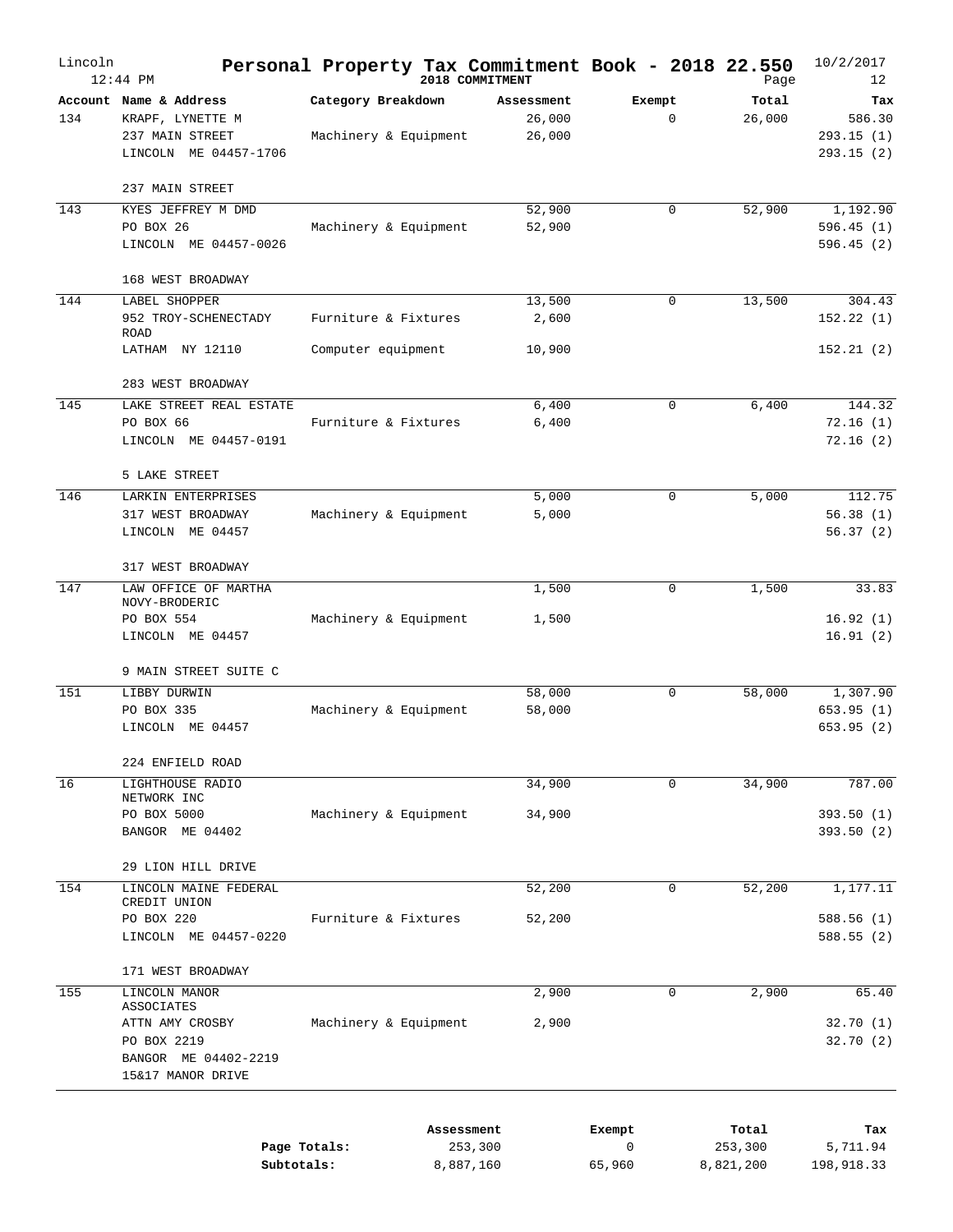| Lincoln | $12:44$ PM                                                                                              | Personal Property Tax Commitment Book - 2018 22.550<br>2018 COMMITMENT |                           |                       | Page           | 10/2/2017<br>13                        |
|---------|---------------------------------------------------------------------------------------------------------|------------------------------------------------------------------------|---------------------------|-----------------------|----------------|----------------------------------------|
| 156     | Account Name & Address<br>LINCOLN MANOR WEST<br><b>ASSOCIATES</b>                                       | Category Breakdown                                                     | Assessment<br>2,900       | Exempt<br>$\mathbf 0$ | Total<br>2,900 | Tax<br>65.40                           |
|         | ATTN AMY CROSBY<br>PO BOX 2219<br>BANGOR ME 04402-2219<br>44 PERRY STREET                               | Machinery & Equipment                                                  | 2,900                     |                       |                | 32.70(1)<br>32.70(2)                   |
| 158     | LINCOLN RENTAL SYSTEMS<br>C/O MIKE PAGE<br>316 TRANSALPINE ROAD<br>LINCOLN ME 04457<br>TRANSALPINE ROAD | Machinery & Equipment                                                  | 8,100<br>8,100            | 0                     | 8,100          | 182.66<br>91.33(1)<br>91.33(2)         |
| 89      | LINCOLN WHY NOT STOP<br>297 WEST BROADWAY<br>LINCOLN ME 04457<br>297 WEST BROADWAY                      | Machinery & Equipment                                                  | 60,000<br>60,000          | 0                     | 60,000         | 1,353.00<br>676.50(1)<br>676.50(2)     |
| 159     | LITTLEFIELD CINDY<br>104 MAIN STREET<br>LINCOLN ME 04457                                                | Machinery & Equipment<br>Furniture & Fixtures                          | 13,200<br>1,200<br>12,000 | $\mathbf 0$           | 13,200         | 297.66<br>148.83(1)<br>148.83(2)       |
| 160     | 104 MAIN STREET<br>LITTLEFIELD MARK<br>510 WEST BROADWAY<br>LINCOLN ME 04457                            | Machinery & Equipment                                                  | 5,000<br>5,000            | $\mathbf 0$           | 5,000          | 112.75<br>56.38(1)<br>56.37(2)         |
| 161     | 510 WEST BROADWAY<br>LLOYD ALANA<br>8 MOUNTAINVIEW DRIVE<br>LINCOLN ME 04457-1164                       | Furniture & Fixtures                                                   | 700<br>700                | 0                     | 700            | 15.79<br>7.90(1)<br>7.89(2)            |
| 163     | 8 MOUNTAINVIEW DRIVE<br>LOCKE PATRICIA ESQ<br>54 MAIN STREET<br>LINCOLN ME 04457                        | Furniture & Fixtures                                                   | 5,600<br>5,600            | $\mathbf 0$           | 5,600          | 126.28<br>63.14(1)<br>63.14(2)         |
| 165     | 54 MAIN STREET<br>LYON DUANE M<br>708 LEE ROAD<br>LINCOLN ME 04457-9414                                 | Machinery & Equipment                                                  | 1,000<br>1,000            | 0                     | 1,000          | 22.55<br>11.28(1)<br>11.27(2)          |
| 181     | 708 LEE ROAD<br>MACHIAS SAVINGS BANK<br>29 MAIN STREET<br>LINCOLN ME 04457                              | Furniture & Fixtures                                                   | 30,700<br>30,700          | 0                     | 30,700         | 692.29<br>346.15(1)<br>346.14(2)       |
| 93      | 29 MAIN STREET<br>MACHIAS SAVINGS BANK<br>PO BOX 318<br>MACHIAS ME 04654<br>6 PENOBSCOT VALLEY AVE      | Furniture & Fixtures                                                   | 153,000<br>153,000        | 0                     | 153,000        | 3,450.15<br>1,725.08(1)<br>1,725.07(2) |

|              | Assessment | Exempt | Total     | Tax        |
|--------------|------------|--------|-----------|------------|
| Page Totals: | 280,200    |        | 280,200   | 6,318.53   |
| Subtotals:   | 9,167,360  | 65,960 | 9,101,400 | 205,236.86 |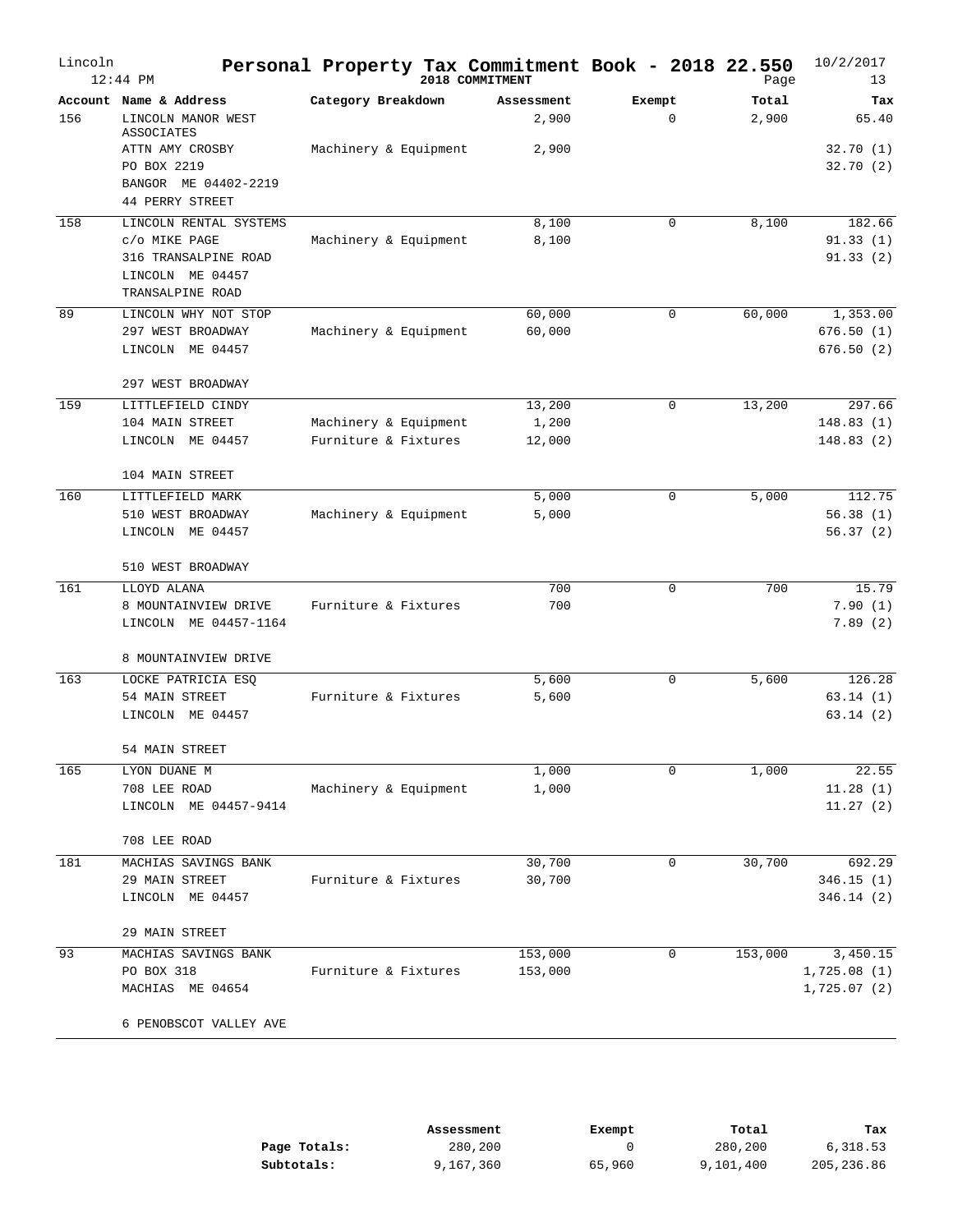| Lincoln | $12:44$ PM                                                                          |                            | Personal Property Tax Commitment Book - 2018 22.550<br>2018 COMMITMENT |                       |             | Page                 | 10/2/2017<br>14                  |
|---------|-------------------------------------------------------------------------------------|----------------------------|------------------------------------------------------------------------|-----------------------|-------------|----------------------|----------------------------------|
| 171     | Account Name & Address<br>MACS CONVENIENCE STORS<br><b>LLC</b>                      | Category Breakdown         | Assessment<br>170,000                                                  | Exempt                | $\mathbf 0$ | Total<br>170,000     | Tax<br>3,833.50                  |
|         | PO BOX 347<br>COLUMBUS IN 47202                                                     | Machinery & Equipment      | 170,000                                                                |                       |             |                      | 1,916.75(1)<br>1,916.75(2)       |
| 91      | 114 WEST BROADWAY<br>MAINE DEVELOPMENT                                              |                            | 4,500                                                                  |                       | 0           | 4,500                | 101.48                           |
|         | ASSOCIATES                                                                          |                            |                                                                        |                       |             |                      |                                  |
|         | PO BOX 2219<br>BANGOR ME 04402                                                      | Furniture & Fixtures       | 4,500                                                                  |                       |             |                      | 50.74(1)<br>50.74(2)             |
|         | 17 SCHOOL STREET                                                                    |                            |                                                                        |                       |             |                      |                                  |
| 231     | MAINELY RENT TO OWN INC                                                             |                            | 5,900                                                                  |                       | 0           | 5,900                | 133.05                           |
|         | PO BOX 392<br>157 WEST BROADWAY<br>LINCOLN ME 04457<br>157 WEST BROADWAY            | Machinery & Equipment      | 5,900                                                                  |                       |             |                      | 66.53(1)<br>66.52(2)             |
| 174     | MANDRAVELIS DAVID                                                                   |                            | 500                                                                    |                       | 0           | 500                  | 11.28                            |
|         | EVAD IMAGES<br>46 MAIN ST<br>LINCOLN ME 04457<br><b>46 MAIN STREET</b>              | Furniture & Fixtures       | 500                                                                    |                       |             |                      | 5.64(1)<br>5.64(2)               |
| 177     | MARDENS INC                                                                         |                            | 19,400                                                                 |                       | 0           | 19,400               | 437.47                           |
|         | 184 COLLEGE AVENUE<br>WATERVILLE ME<br>04901-6299                                   | Furniture & Fixtures       | 19,400                                                                 |                       |             |                      | 218.74(1)<br>218.73(2)           |
|         | <b>44 MAIN STREET</b>                                                               |                            |                                                                        |                       |             |                      |                                  |
| 182     | MARQUIS HEATING                                                                     |                            | 2,400                                                                  |                       | 0           | 2,400                | 54.12                            |
|         | 110 RIVER ROAD<br>LINCOLN ME 04457                                                  | Furniture & Fixtures       | 2,400                                                                  |                       |             |                      | 27.06(1)<br>27.06(2)             |
|         | 110 RIVER ROAD                                                                      |                            |                                                                        |                       |             |                      |                                  |
| 180     | MCPHAIL PHILIP E JR<br>113 WEST BROADWAY<br>LINCOLN ME 04457-1313                   | Machinery & Equipment      | 14,000<br>14,000                                                       |                       | 0           | 14,000               | 315.70<br>157.85(1)<br>157.85(2) |
|         | 113 WEST BROADWAY                                                                   |                            |                                                                        |                       |             |                      |                                  |
| 184     | MICHAUD VENDING SERVICE                                                             |                            | 1,200                                                                  |                       | 0           | 1,200                | 27.06                            |
|         | PO BOX 160<br>ST AGATHA ME<br>04772-0168                                            | Machinery & Equipment      | 1,200                                                                  |                       |             |                      | 13.53(1)<br>13.53(2)             |
|         | MULTI                                                                               |                            |                                                                        |                       |             |                      |                                  |
| 185     | MILNER TAMMY<br>197 TOWN FARM ROAD<br>LINCOLN ME 04457                              | Furniture & Fixtures       | 300<br>300                                                             |                       | 0           | 300                  | 6.77<br>3.39(1)<br>3.38(2)       |
|         | 197 TOWN FARM ROAD                                                                  |                            |                                                                        |                       |             |                      |                                  |
| 343     | MOBILE MINI INC                                                                     |                            | 2,300                                                                  |                       | 0           | 2,300                | 51.87                            |
|         | C/O RYAN, LLC TAX<br>COMPLIANCE SERVI<br>PO BOX 4900<br>SCOTTSDALE AZ<br>85261-4900 | Machinery & Equipment      | 2,300                                                                  |                       |             |                      | 25.94(1)<br>25.93(2)             |
|         |                                                                                     |                            | Assessment                                                             | Exempt<br>$\mathbf 0$ |             | Total                | Tax                              |
|         |                                                                                     | Page Totals:<br>Subtotals: | 220,500<br>9,387,860                                                   | 65,960                |             | 220,500<br>9,321,900 | 4,972.30<br>210,209.16           |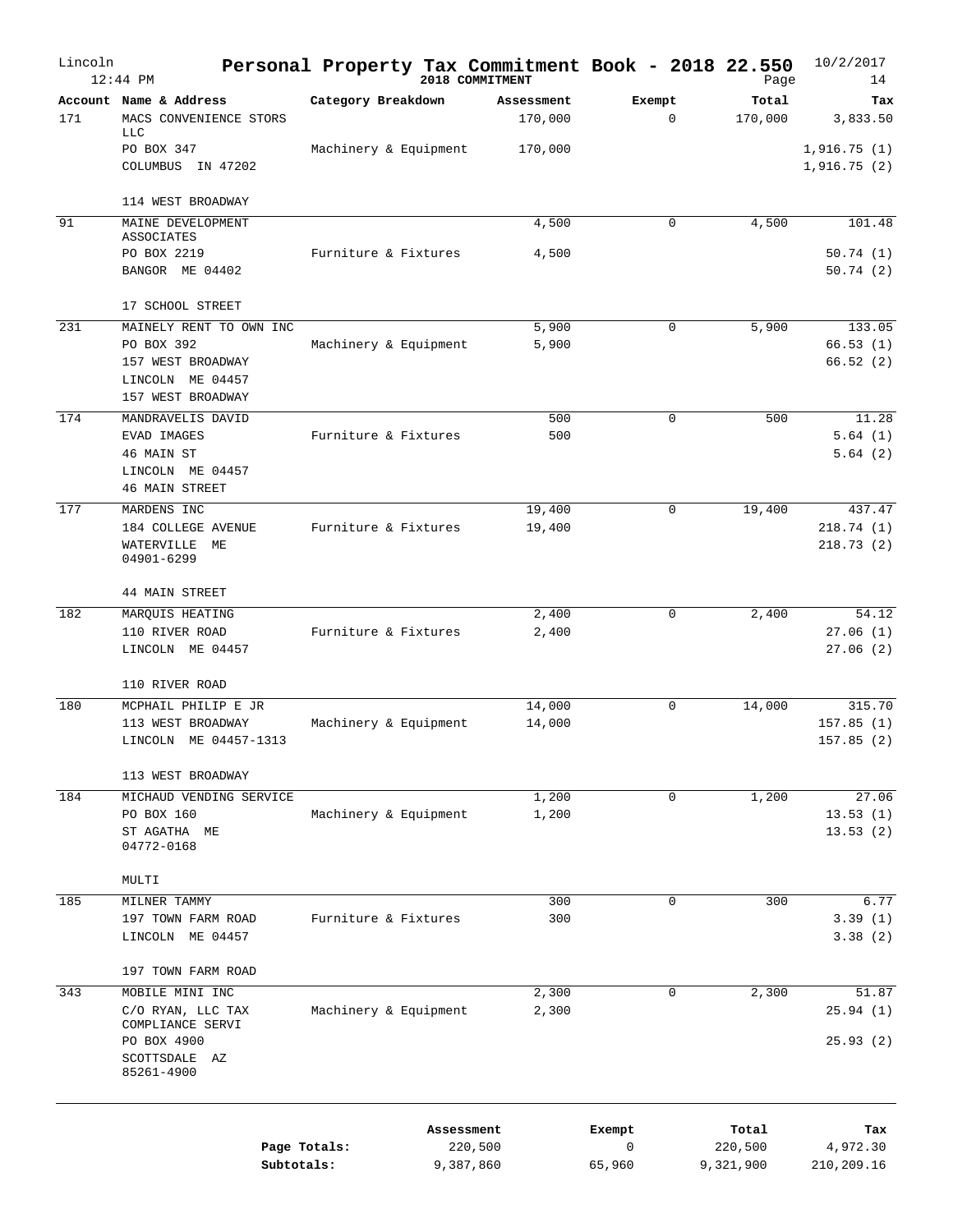| Lincoln | $12:44$ PM                                                                                    | Personal Property Tax Commitment Book - 2018 22.550 |                         | 2018 COMMITMENT              |                       |             | Page                         | 10/2/2017<br>15                        |
|---------|-----------------------------------------------------------------------------------------------|-----------------------------------------------------|-------------------------|------------------------------|-----------------------|-------------|------------------------------|----------------------------------------|
| 187     | Account Name & Address<br>MONTGOMERY MICHEAL<br>12 WEST BROADWAY<br>LINCOLN ME 04457          | Category Breakdown<br>Machinery & Equipment         |                         | Assessment<br>6,100<br>6,100 | Exempt                | $\mathbf 0$ | Total<br>6,100               | Tax<br>137.56<br>68.78(1)<br>68.78 (2) |
|         | 12 WEST BROADWAY                                                                              |                                                     |                         |                              |                       |             |                              |                                        |
| 189     | MORSE JUSTIN &<br>dba EAGLE LODGE<br>PO BOX 686<br>LINCOLN ME 04457<br>600 FOLSOM POND ROAD   | Furniture & Fixtures                                |                         | 3,800<br>3,800               |                       | $\mathbf 0$ | 3,800                        | 85.69<br>42.85(1)<br>42.84(2)          |
| 190     | MOTORBRAIN CONSULTING<br>42 MAIN STREET<br>LINCOLN ME 04457                                   | Furniture & Fixtures                                |                         | 5,100<br>5,100               |                       | $\mathbf 0$ | 5,100                        | 115.01<br>57.51(1)<br>57.50(2)         |
| 327     | 42 MAIN STREET<br>MSC<br>INDUSTRIAL SUPPLY                                                    |                                                     |                         |                              |                       | $\mathbf 0$ | 9,400                        | 211.97                                 |
|         | CO<br>525 HARBOUR PLACE FRIVE<br>DAVIDSON NC 28036                                            | Machinery & Equipment                               |                         | 9,400<br>9,400               |                       |             |                              | 105.99(1)<br>105.98(2)                 |
| 236     | MAIN STREET<br>MURCHISON APRIL & SCOTT<br>2823 LEE ROAD<br>LEE ME 04455                       | Furniture & Fixtures                                |                         | 1,000<br>1,000               |                       | $\mathbf 0$ | 1,000                        | 22.55<br>11.28(1)<br>11.27(2)          |
|         | 47 & 49 MAIN STREET                                                                           |                                                     |                         |                              |                       |             |                              |                                        |
| 193     | NATIONAL ENTERTAINMENT<br>NETWORK<br>325 INTERLOCKEN PARKWAY Machinery & Equipment            |                                                     |                         | 2,900<br>2,900               |                       | $\mathbf 0$ | 2,900                        | 65.40<br>32.70(1)                      |
|         | В<br>BROOMFIELD CO<br>80021-8043                                                              |                                                     |                         |                              |                       |             |                              | 32.70(2)                               |
|         | VARIOUS                                                                                       |                                                     |                         |                              |                       |             |                              |                                        |
| 349     | NEAL ASSOCIATES<br>C/O VARNEY AGENCY INC<br>32 OAK STREET<br>BANGOR ME 04401<br>WEST BROADWAY | Machinery & Equipment                               |                         | 18,500<br>18,500             |                       | $\mathbf 0$ | 18,500                       | 417.18<br>208.59(1)<br>208.59 (2)      |
| 197     | NICASTRO FRANK<br>405 WEST BROADWAY<br>LINCOLN ME 04457                                       | Machinery & Equipment                               |                         | 10,000<br>10,000             |                       | 0           | 10,000                       | 225.50<br>112.75(1)<br>112.75(2)       |
| 199     | 405 WEST BROADWAY<br>NORTH COUNTRY AUTO                                                       |                                                     |                         | 2,500                        |                       | 0           | 2,500                        | 56.38                                  |
|         | 176 WEST BROADWAY<br>LINCOLN ME 04457                                                         | Furniture & Fixtures                                |                         | 2,500                        |                       |             |                              | 28.19(1)<br>28.19(2)                   |
|         | 176 WEST BROADWAY                                                                             |                                                     |                         |                              |                       |             |                              |                                        |
| 201     | NORTHEAST CHIROPRACTIC<br>CENTER                                                              |                                                     |                         | 2,200                        |                       | $\mathbf 0$ | 2,200                        | 49.61                                  |
|         | PO BOX 619<br>LINCOLN ME 04457                                                                | Machinery & Equipment                               |                         | 2,200                        |                       |             |                              | 24.81(1)<br>24.80(2)                   |
|         | 874 LEE ROAD                                                                                  |                                                     |                         |                              |                       |             |                              |                                        |
|         | Subtotals:                                                                                    | Page Totals:                                        | Assessment<br>9,449,360 | 61,500                       | Exempt<br>0<br>65,960 |             | Total<br>61,500<br>9,383,400 | Tax<br>1,386.85<br>211,596.01          |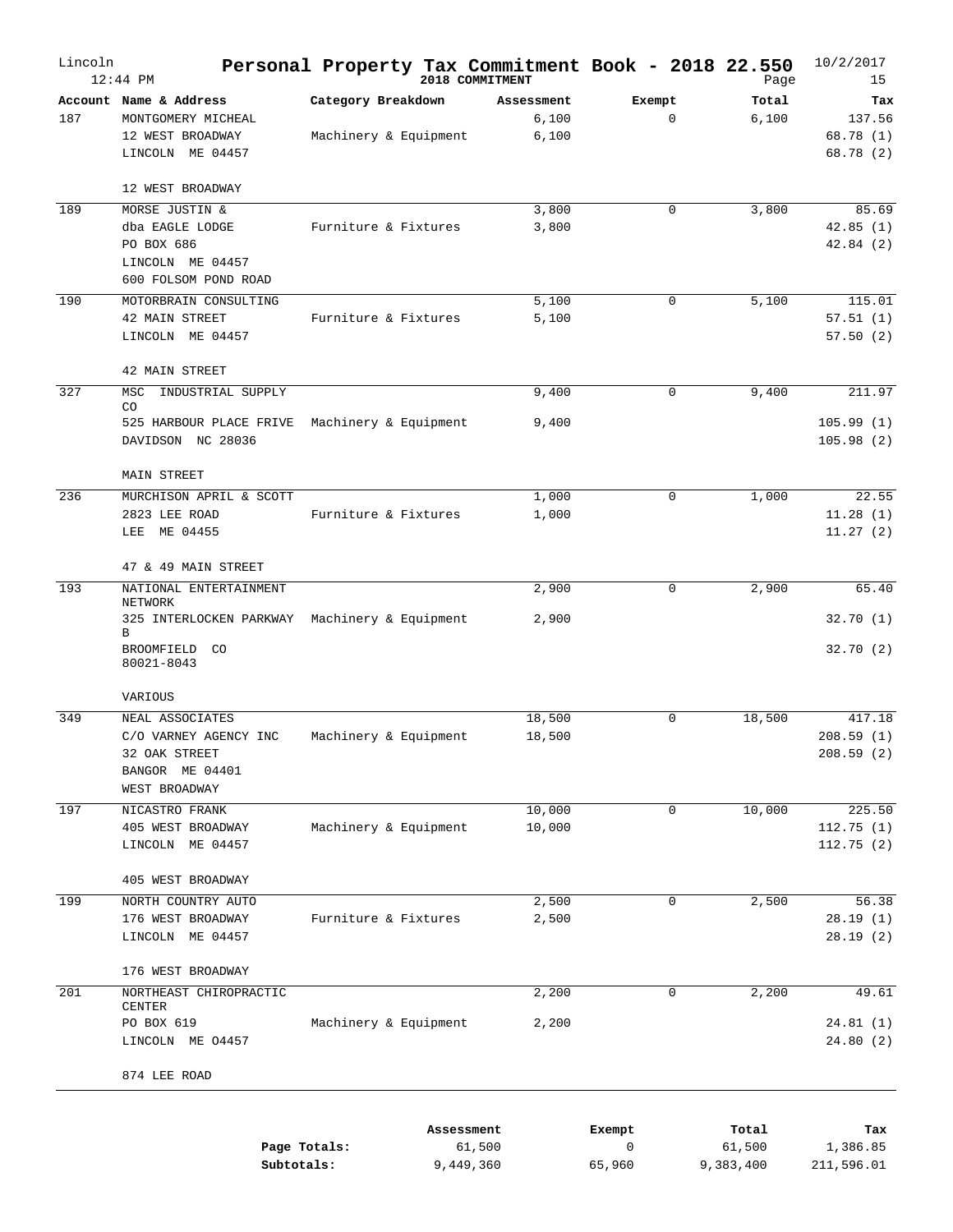| Lincoln | $12:44$ PM                                                  | Personal Property Tax Commitment Book - 2018 22.550 |            | 2018 COMMITMENT      |                       | Page                 | 10/2/2017<br>16               |
|---------|-------------------------------------------------------------|-----------------------------------------------------|------------|----------------------|-----------------------|----------------------|-------------------------------|
| 331     | Account Name & Address<br>NORTHEAST WIRELESS<br>NETWORKS    | Category Breakdown                                  |            | Assessment<br>29,400 | Exempt<br>$\mathbf 0$ | Total<br>29,400      | Tax<br>662.97                 |
|         | 202 US ROUTE 1 SUITE<br>206                                 | Machinery & Equipment                               |            | 29,400               |                       |                      | 331.49 (1)                    |
|         | FALMOUTH ME 04105                                           |                                                     |            |                      |                       |                      | 331.48(2)                     |
|         | LION HILL DRIVE                                             |                                                     |            |                      |                       |                      |                               |
| 202     | OCANA THEODORE<br>10 FLEMING STREET<br>LINCOLN ME 04457     | Machinery & Equipment                               |            | 3,100<br>3,100       | $\mathbf 0$           | 3,100                | 69.91<br>34.96(1)<br>34.95(2) |
|         | 10 FLEMING STREET                                           |                                                     |            |                      |                       |                      |                               |
| 58      | OUTERWALL INC<br>21001N TATUM BLVD SUITE                    | Machinery & Equipment                               |            | 13,300<br>13,300     | $\mathbf 0$           | 13,300               | 299.92<br>149.96(1)           |
|         | $1630 - 630$<br>PHOENIX AZ 85050                            |                                                     |            |                      |                       |                      | 149.96(2)                     |
| 207     | PENOBSCOT CONCRETE                                          |                                                     |            | 7,000                | $\mathbf 0$           | 7,000                | 157.85                        |
|         | PRODUCTS<br>617 WEST BROADWAY<br>LINCOLN ME 04457           | Machinery & Equipment                               |            | 7,000                |                       |                      | 78.93(1)<br>78.92(2)          |
|         | 617 WEST BROADWAY                                           |                                                     |            |                      |                       |                      |                               |
| 210     | PITNEY BOWES INC<br>5310 CYPRESS CENTER<br>DRIVE            | Electronic-phone-fax                                |            | 3,900<br>3,900       | $\mathbf 0$           | 3,900                | 87.95<br>43.98 (1)            |
|         | SUITE 110 MSC-TAX01<br>TAMPA FL 33609<br>KATAHDIN AVE       |                                                     |            |                      |                       |                      | 43.97 (2)                     |
| 346     | PLAYER DESIGN INC                                           |                                                     |            | 3,200                | 0                     | 3,200                | 72.16                         |
|         | 5A LAKE STREET<br>PO BOX 148<br>LINCOLN ME 04457            | Furniture & Fixtures                                |            | 3,200                |                       |                      | 36.08(1)<br>36.08(2)          |
|         | 5 LAKE STREET                                               |                                                     |            |                      |                       |                      |                               |
| 212     | RAMSAY WELDING &<br>MACHINE INC                             |                                                     |            | 118,800              | 56,000                | 62,800               | 1,416.14                      |
|         | PO BOX 298<br>LINCOLN ME 04457-0298                         | Machinery & Equipment                               |            | 118,800              |                       |                      | 708.07 (1)<br>708.07(2)       |
|         | 289 ENFIELD ROAD                                            |                                                     |            |                      |                       |                      |                               |
| 213     | RAND CONSTANCE<br>6 TIBBETTS DRIVE<br>LINCOLN ME 04457-1112 | Furniture & Fixtures                                |            | 200<br>200           | $\mathbf 0$           | 200                  | 4.51<br>2.26(1)<br>2.25(2)    |
|         | 6 TIBBETTS DRIVE                                            |                                                     |            |                      |                       |                      |                               |
| 214     | RAZOR'S EDGE                                                |                                                     |            | 4,400                | $\mathbf 0$           | 4,400                | 99.22                         |
|         | 154 WEST BROADWAY<br>LINCOLN ME 04457                       | Furniture & Fixtures                                |            | 4,400                |                       |                      | 49.61(1)<br>49.61 (2)         |
|         | 154 WEST BROADWAY                                           |                                                     |            |                      |                       |                      |                               |
| 215     | REDBOX AUTOMATED RETAIL<br><b>LLC</b>                       |                                                     |            | 8,000                | $\mathbf 0$           | 8,000                | 180.40                        |
|         | PO BOX 72210<br>PHOENIX AZ 85050                            | Machinery & Equipment                               |            | 8,000                |                       |                      | 90.20(1)<br>90.20(2)          |
|         |                                                             |                                                     | Assessment |                      | Exempt                | Total                | Tax                           |
|         |                                                             | Page Totals:<br>Subtotals:                          | 9,640,660  | 191,300              | 56,000<br>121,960     | 135,300<br>9,518,700 | 3,051.03<br>214,647.04        |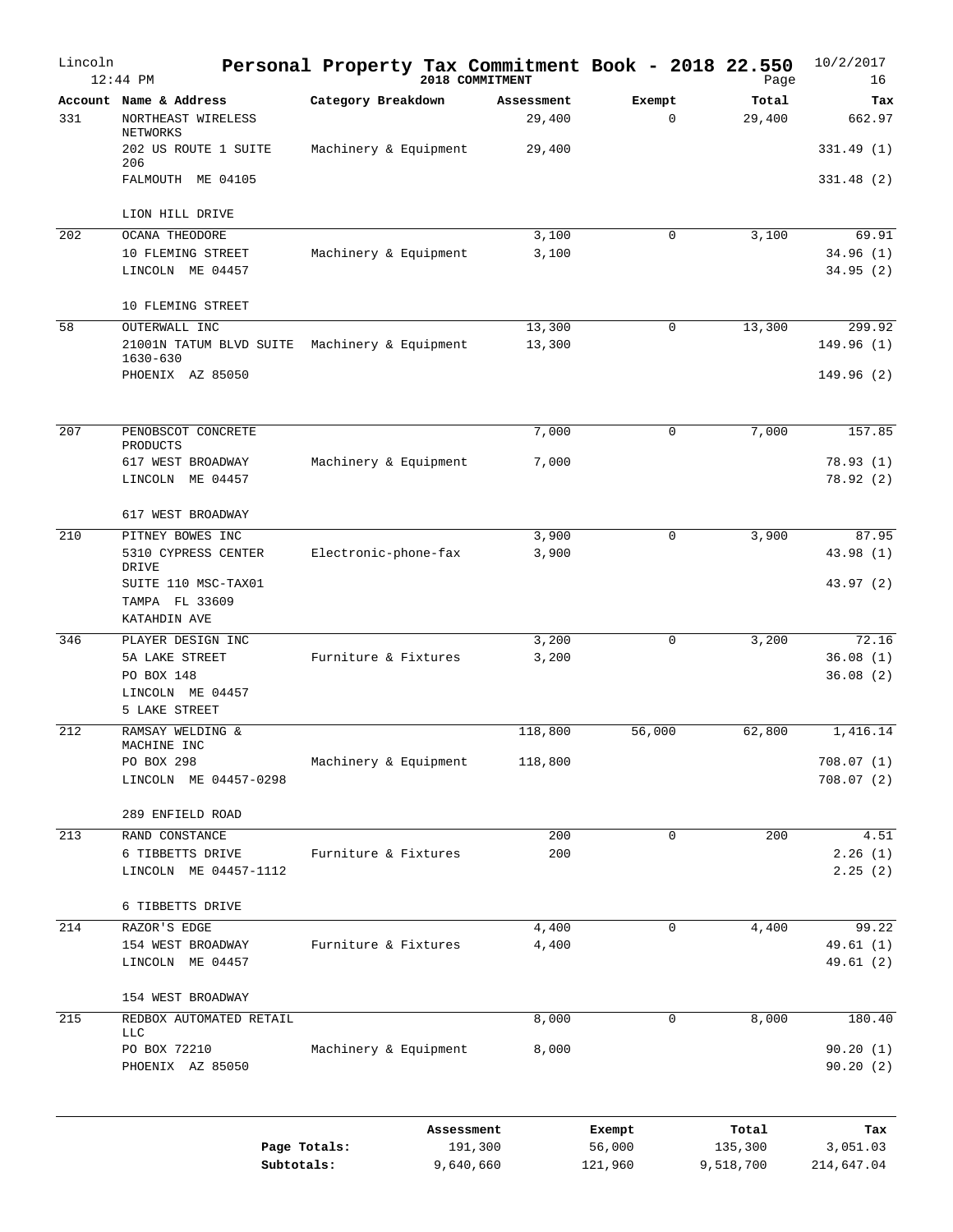| Lincoln | 12:44 PM                                                                                                     |                            | 2018 COMMITMENT       |                     |                       | Personal Property Tax Commitment Book - 2018 22.550<br>Page | 10/2/2017<br>17                        |
|---------|--------------------------------------------------------------------------------------------------------------|----------------------------|-----------------------|---------------------|-----------------------|-------------------------------------------------------------|----------------------------------------|
| 217     | Account Name & Address<br>REYNA CAPITAL<br>CORPORATION                                                       | Category Breakdown         |                       | Assessment<br>2,400 | Exempt<br>$\mathbf 0$ | Total<br>2,400                                              | Tax<br>54.12                           |
|         | ONE REYNOLDS WAY<br>KETTERING OH 45430                                                                       | Machinery & Equipment      |                       | 2,400               |                       |                                                             | 27.06(1)<br>27.06(2)                   |
| 219     | RICHARD GREGORY A &<br>ARLETTE E                                                                             |                            |                       | 21,800              | 0                     | 21,800                                                      | 491.59                                 |
|         | 239 WEST BROADWAY<br>LINCOLN ME 04457                                                                        | Machinery & Equipment      |                       | 21,800              |                       |                                                             | 245.80(1)<br>245.79(2)                 |
|         | 239 WEST BROADWAY                                                                                            |                            |                       |                     |                       |                                                             |                                        |
| 221     | RITE AID CORP #4178<br>PO BOX 3165<br>HARRISBURG PA 17105                                                    | Machinery & Equipment      |                       | 340,400<br>340,400  | 0                     | 340,400                                                     | 7,676.02<br>3,838.01(1)<br>3,838.01(2) |
|         | 2 WEST BROADWAY                                                                                              |                            |                       |                     |                       |                                                             |                                        |
| 222     | ROBINSON STEPHEN<br>564 WEST BROADWAY<br>LINCOLN ME 04457                                                    | Machinery & Equipment      |                       | 5,000<br>5,000      | 0                     | 5,000                                                       | 112.75<br>56.38(1)<br>56.37(2)         |
|         | 564 WEST BROADWAY                                                                                            |                            |                       |                     |                       |                                                             |                                        |
| 223     | ROGER'S SMALL ENGINE<br>REPAIR<br>260 MAIN STREET<br>LINCOLN ME 04457                                        | Machinery & Equipment      |                       | 2,100<br>2,100      | 0                     | 2,100                                                       | 47.36<br>23.68(1)<br>23.68(2)          |
|         | 260 MAIN STREET                                                                                              |                            |                       |                     |                       |                                                             |                                        |
| 245     | SCIENTIFIC GAMES<br>INTERNATIONAL                                                                            |                            |                       | 20,300              | $\mathbf 0$           | 20,300                                                      | 457.77                                 |
|         | C/O RYAN, LLC<br>PO BOX 4900<br>SCOTTSDALE AZ<br>85261-4900                                                  | Machinery & Equipment      |                       | 20,300              |                       |                                                             | 228.89(1)<br>228.88(2)                 |
|         |                                                                                                              |                            |                       |                     |                       |                                                             |                                        |
| 79      | SHOREY LUKE<br>55 WEST BROADWAY<br>LINCOLN ME 04457                                                          | Machinery & Equipment      |                       | 500<br>500          | 0                     | 500                                                         | 11.28<br>5.64(1)<br>5.64(2)            |
|         | 55 WEST BROADWAY                                                                                             |                            |                       |                     |                       |                                                             |                                        |
| 238     | SMOKES FOR LESS<br>60 WEST BROADWAY<br>LINCOLN ME 04457                                                      | Machinery & Equipment      |                       | 500<br>500          | 0                     | 500                                                         | 11.28<br>5.64(1)<br>5.64(2)            |
|         | 60 WEST BROADWAY                                                                                             |                            |                       |                     |                       |                                                             |                                        |
| 329     | SMUCKER FOODSERVIC IN<br>C/O BDO USA<br>LLP-PROPERTY TAX SERVI<br>PO BOX 3576<br>CHICAGO IL 60654<br>VARIOUS | Machinery & Equipment      |                       | 900<br>900          | 0                     | 900                                                         | 20.30<br>10.15(1)<br>10.15(2)          |
| 126     | STANFORD MANAGEMENT                                                                                          |                            |                       | 8,400               | 0                     | 8,400                                                       | 189.42                                 |
|         | 16 BAILEY CIRCLE<br>LINCOLN ME 04457                                                                         | Furniture & Fixtures       |                       | 8,400               |                       |                                                             | 94.71 (1)<br>94.71 (2)                 |
|         | 11-19 BAILEY CIRCLE                                                                                          |                            |                       |                     |                       |                                                             |                                        |
|         |                                                                                                              |                            | Assessment            |                     | Exempt                | Total                                                       | Tax                                    |
|         |                                                                                                              | Page Totals:<br>Subtotals: | 402,300<br>10,042,960 |                     | 0<br>121,960          | 402,300<br>9,921,000                                        | 9,071.89<br>223,718.93                 |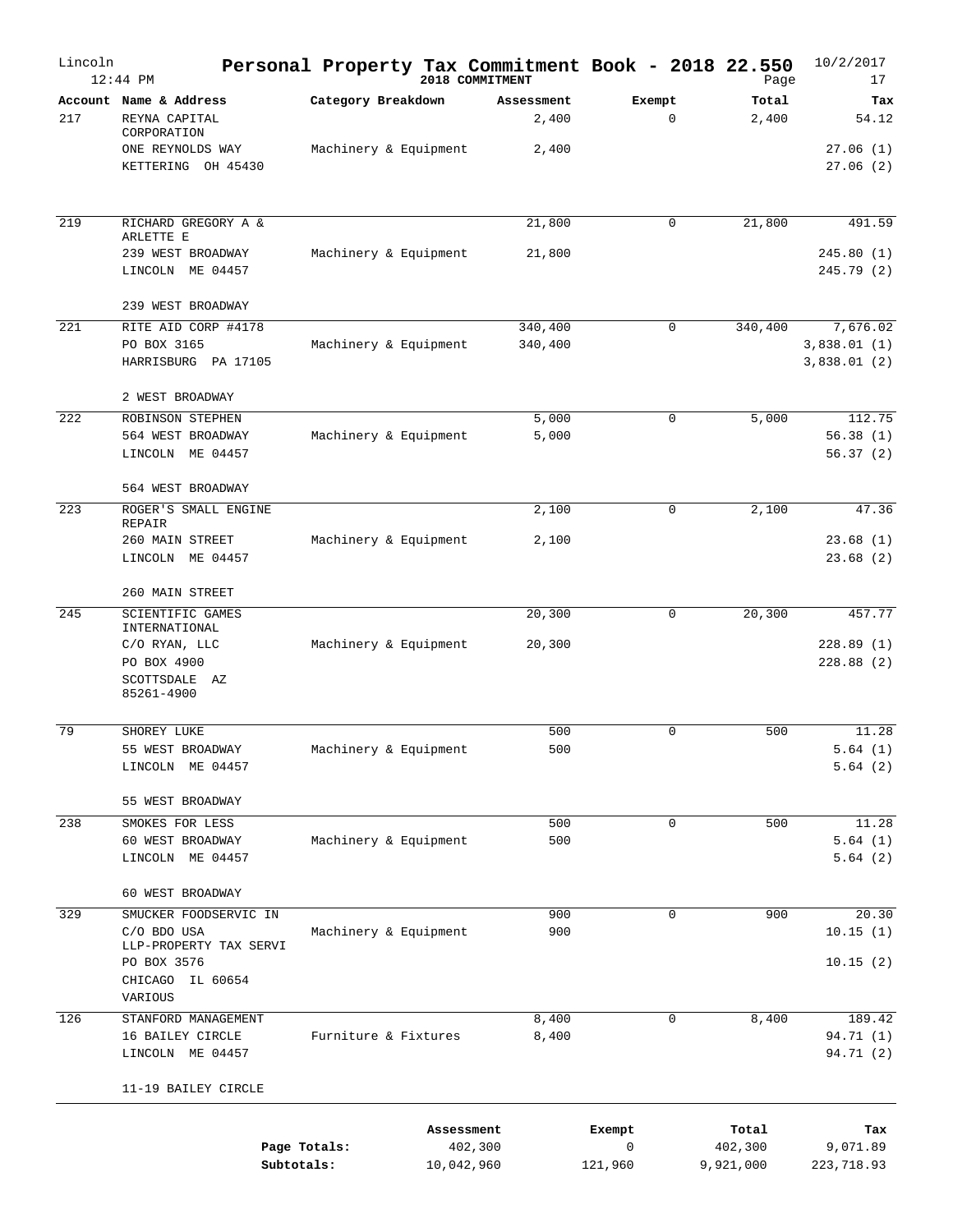| Lincoln | $12:44$ PM                                                                  | Personal Property Tax Commitment Book - 2018 22.550 | 2018 COMMITMENT     |                 | Page           | 10/2/2017<br>18                    |
|---------|-----------------------------------------------------------------------------|-----------------------------------------------------|---------------------|-----------------|----------------|------------------------------------|
| 294     | Account Name & Address<br>STATE FARM MUTUAL                                 | Category Breakdown                                  | Assessment<br>9,100 | Exempt<br>7,600 | Total<br>1,500 | Tax<br>33.83                       |
|         | AUTOMOBILE INS<br>PO BOX 697<br>C/O ERIC BURPEE                             | Machinery & Equipment                               | 9,100               |                 |                | 16.92(1)<br>16.91(2)               |
|         | LINCOLN ME 04457                                                            |                                                     |                     |                 |                |                                    |
| 240     | STATEWIDE MOBILE HOMES<br>PO BOX 212                                        | Furniture & Fixtures                                | 700<br>700          | 0               | 700            | 15.79<br>7.90(1)                   |
|         | LINCOLN ME 04457                                                            |                                                     |                     |                 |                | 7.89(2)                            |
|         | 414 WEST BROADWAY                                                           |                                                     |                     |                 |                |                                    |
| 241     | STEVENS KEVIN & HEIDI                                                       |                                                     | 13,300              | 0               | 13,300         | 299.92                             |
|         | 115 WEST BROADWAY<br>LINCOLN ME 04457                                       | Machinery & Equipment                               | 13,300              |                 |                | 149.96(1)<br>149.96(2)             |
|         | 115 WEST BROADWAY                                                           |                                                     |                     |                 |                |                                    |
| 243     | STEVENS ROGER JR                                                            |                                                     | 1,400               | $\mathbf 0$     | 1,400          | 31.57                              |
|         | PO BOX 398<br>LINCOLN ME 04457-0398                                         | Machinery & Equipment                               | 1,400               |                 |                | 15.79(1)<br>15.78(2)               |
|         | 312 LEE ROAD                                                                |                                                     |                     |                 |                |                                    |
| 244     | STRANGE KEITH                                                               |                                                     | 5,000               | $\mathbf 0$     | 5,000          | 112.75                             |
|         | 286 BAGLEY MTN ROAD<br>LINCOLN ME 04457                                     | Machinery & Equipment                               | 5,000               |                 |                | 56.38(1)<br>56.37(2)               |
|         | 286 BAGLEY MOUNTAIN<br><b>ROAD</b>                                          |                                                     |                     |                 |                |                                    |
| 280     | SUN EDISON                                                                  |                                                     | 35,885,700          | $\mathbf 0$     | 35,885,700     | 809, 222.54                        |
|         | ATTN: INDIRECT TAX<br>13736 RIVERPORT DRIVE<br>MARYLAND HEIGHTS MO<br>63043 | Machinery & Equipment                               | 35,885,700          |                 |                | 404, 611.27 (1)<br>404, 611.27 (2) |
| 118     | SW COLLINS                                                                  |                                                     | 54,500              | $\mathbf 0$     | 54,500         | 1,228.98                           |
|         | PO BOX 70                                                                   | Machinery & Equipment                               | 40,100              |                 |                | 614.49(1)                          |
|         | CARIBOU ME 04736                                                            | Electronic-phone-fax<br>Computer equipment          | 2,900<br>11,500     |                 |                | 614.49(2)                          |
|         | 302 WEST BROADWAY                                                           |                                                     |                     |                 |                |                                    |
| 249     | TAYLOR VERNON M                                                             |                                                     | 2,200               | $\Omega$        | 2,200          | 49.61                              |
|         | BOARDING HOME<br>74 TAYLOR STREET<br>LINCOLN ME 04457-1145                  | Furniture & Fixtures                                | 2,200               |                 |                | 24.81(1)<br>24.80 (2)              |
|         | 74 TAYLOR STREET                                                            |                                                     |                     |                 |                |                                    |
| 247     | TD BANKNORTH                                                                |                                                     | 85,700              | $\mathbf 0$     | 85,700         | 1,932.54                           |
|         | FINANCE DEPT<br>101 HADDONFIELD ROAD<br>2ND FL<br>CHERRY HILL NJ 08034      | Machinery & Equipment                               | 85,700              |                 |                | 966.27(1)<br>966.27(2)             |
|         | 32 GODING AVENUE                                                            |                                                     |                     |                 |                |                                    |
| 30      | THE BRIARWOOD MOTEL INC                                                     |                                                     | 58,200              | 0               | 58,200         | 1,312.41                           |
|         | 223 WEST BROADWAY<br>LINCOLN ME 04457                                       | Furniture & Fixtures                                | 58,200              |                 |                | 656.21 (1)<br>656.20 (2)           |
|         | 309 WEST BROADWAY                                                           |                                                     |                     |                 |                |                                    |
|         |                                                                             |                                                     |                     |                 |                |                                    |
|         |                                                                             |                                                     | Assessment          | Exempt          | Total          | Tax                                |

|              | ------------- | -------- | --------   | ----         |
|--------------|---------------|----------|------------|--------------|
| Page Totals: | 36,115,800    | 7,600    | 36,108,200 | 814,239.94   |
| Subtotals:   | 46,158,760    | 129,560  | 46,029,200 | 1,037,958.87 |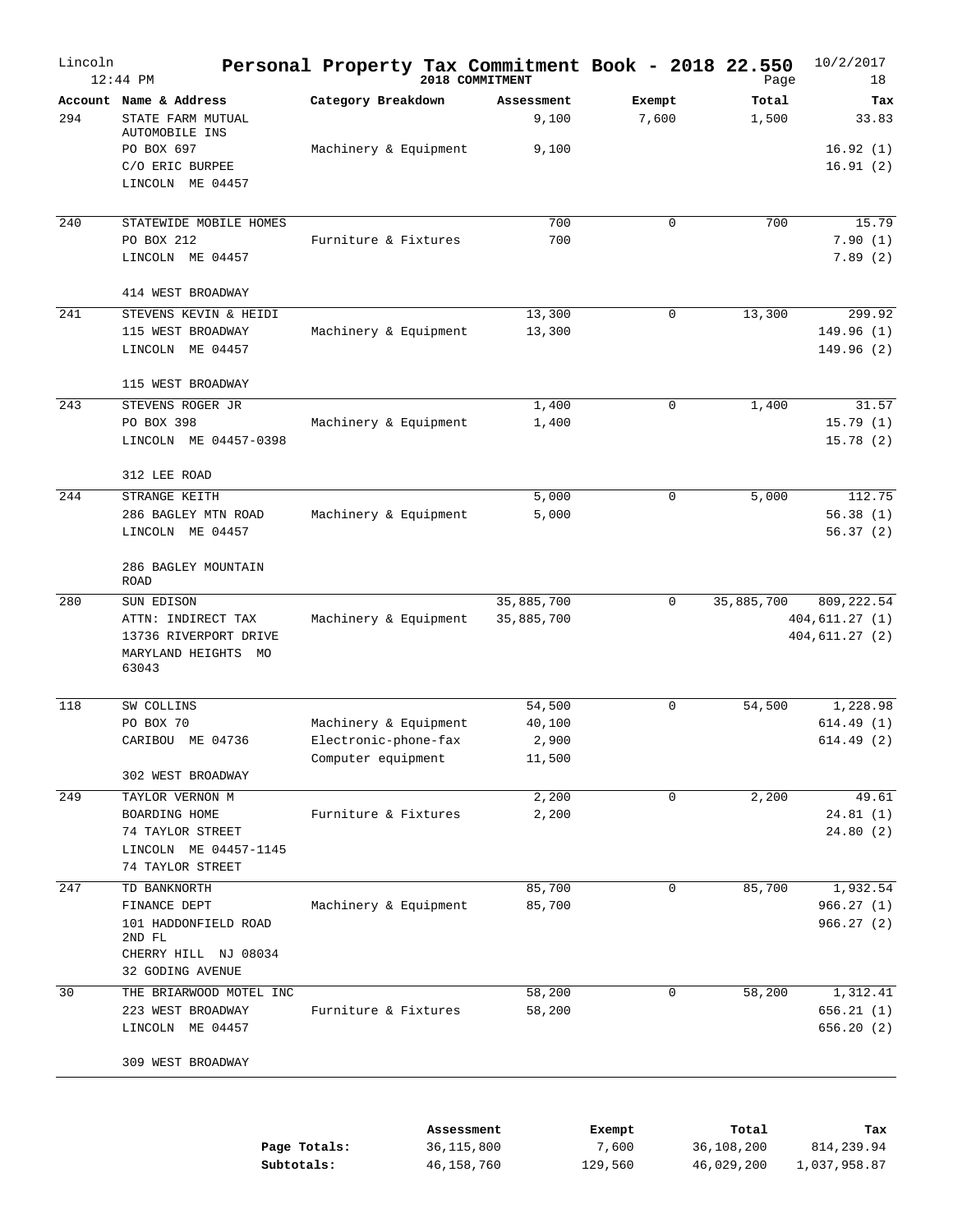| Lincoln | $12:44$ PM                                                                                                                       | Personal Property Tax Commitment Book - 2018 22.550 | 2018 COMMITMENT                |                       | Page            | 10/2/2017<br>19                            |
|---------|----------------------------------------------------------------------------------------------------------------------------------|-----------------------------------------------------|--------------------------------|-----------------------|-----------------|--------------------------------------------|
| 252     | Account Name & Address<br>THIBODEAU H JOSEPH DMD<br>4 LEIGHTON ROAD<br>WEST ENFIELD ME<br>04493-4147                             | Category Breakdown<br>Machinery & Equipment         | Assessment<br>69,000<br>69,000 | Exempt<br>$\mathbf 0$ | Total<br>69,000 | Tax<br>1,555.95<br>777.98 (1)<br>777.97(2) |
|         | 99 LEE ROAD                                                                                                                      |                                                     |                                |                       |                 |                                            |
| 253     | THORNTON BROTHERS INC<br>125 MAIN STREET<br>LINCOLN ME 04457-1597                                                                | Machinery & Equipment                               | 61,000<br>61,000               | 0                     | 61,000          | 1,375.55<br>687.78 (1)<br>687.77 (2)       |
|         | 125 MAIN STREET                                                                                                                  |                                                     |                                |                       |                 |                                            |
| 254     | TIM HORTONS USA INC<br>C/O RYAN PROPERTY TAX<br><b>SERVICES</b><br>PO BOX 460389<br>HOUSTON TX 77056<br>202 WEST BROADWAY        | Machinery & Equipment                               | 143,200<br>143,200             | 0                     | 143,200         | 3,229.16<br>1,614.58(1)<br>1,614.58(2)     |
| 255     | TIME PAYMENT CORP DBA                                                                                                            |                                                     | 3,900                          | 0                     | 3,900           | 87.95                                      |
|         | TIME PAYMENT<br>1600 DISTRICT AVENUE<br>SUITE 200<br>BURLINGTON MA 01803                                                         | Machinery & Equipment                               | 3,900                          |                       |                 | 43.98 (1)<br>43.97 (2)                     |
| 220     | TIME WARNER CABLE                                                                                                                |                                                     | 72,200                         | 0                     | 72,200          | 1,628.11                                   |
|         | INTERNET LLC<br>PO BOX 7467<br>CHARLOTTE NC<br>28241-7467                                                                        | Machinery & Equipment                               | 72,200                         |                       |                 | 814.06(1)<br>814.05(2)                     |
| 256     | TIME WARNER CABLE                                                                                                                |                                                     | 1,211,600                      | 0                     | 1,211,600       | 27, 321.58                                 |
|         | NORTHEAST LLC<br>PO BOX 7467<br>CHARLOTTE NC<br>28241-7487                                                                       | Machinery & Equipment                               | 1,211,600                      |                       |                 | 13,660.79 (1)<br>13,660.79 (2)             |
|         | VARIOUS CABLE LINE                                                                                                               |                                                     |                                |                       |                 |                                            |
| 257     | TOMPKINS MICHAEL<br>119 MAIN STREET<br>LINCOLN ME 04457                                                                          | Machinery & Equipment                               | 1,500<br>1,500                 | 0                     | 1,500           | 33.83<br>16.92(1)<br>16.91(2)              |
|         | 119 MAIN STREET                                                                                                                  |                                                     |                                |                       |                 |                                            |
| 309     | TOTAL RENAL CARE INC<br>C/O PROPERTY VALUATION<br>SERVICES<br>14400 METCALF AVENUE<br>OVERLAND PARK KS 66223<br>250 ENFIELD ROAD | Machinery & Equipment                               | 138,400<br>138,400             | 95,800                | 42,600          | 960.63<br>480.32 (1)<br>480.31 (2)         |
| 258     | TREELINE INC                                                                                                                     |                                                     | 8,000                          | 0                     | 8,000           | 180.40                                     |
|         | PO BOX 127<br>LINCOLN ME 04457                                                                                                   | Machinery & Equipment                               | 8,000                          |                       |                 | 90.20(1)<br>90.20(2)                       |
|         | 30 LION HILL DRIVE                                                                                                               |                                                     |                                |                       |                 |                                            |

|              | Assessment | Exempt  | Total      | Tax          |
|--------------|------------|---------|------------|--------------|
| Page Totals: | 1,708,800  | 95,800  | 1,613,000  | 36,373.16    |
| Subtotals:   | 47,867,560 | 225,360 | 47,642,200 | 1,074,332.03 |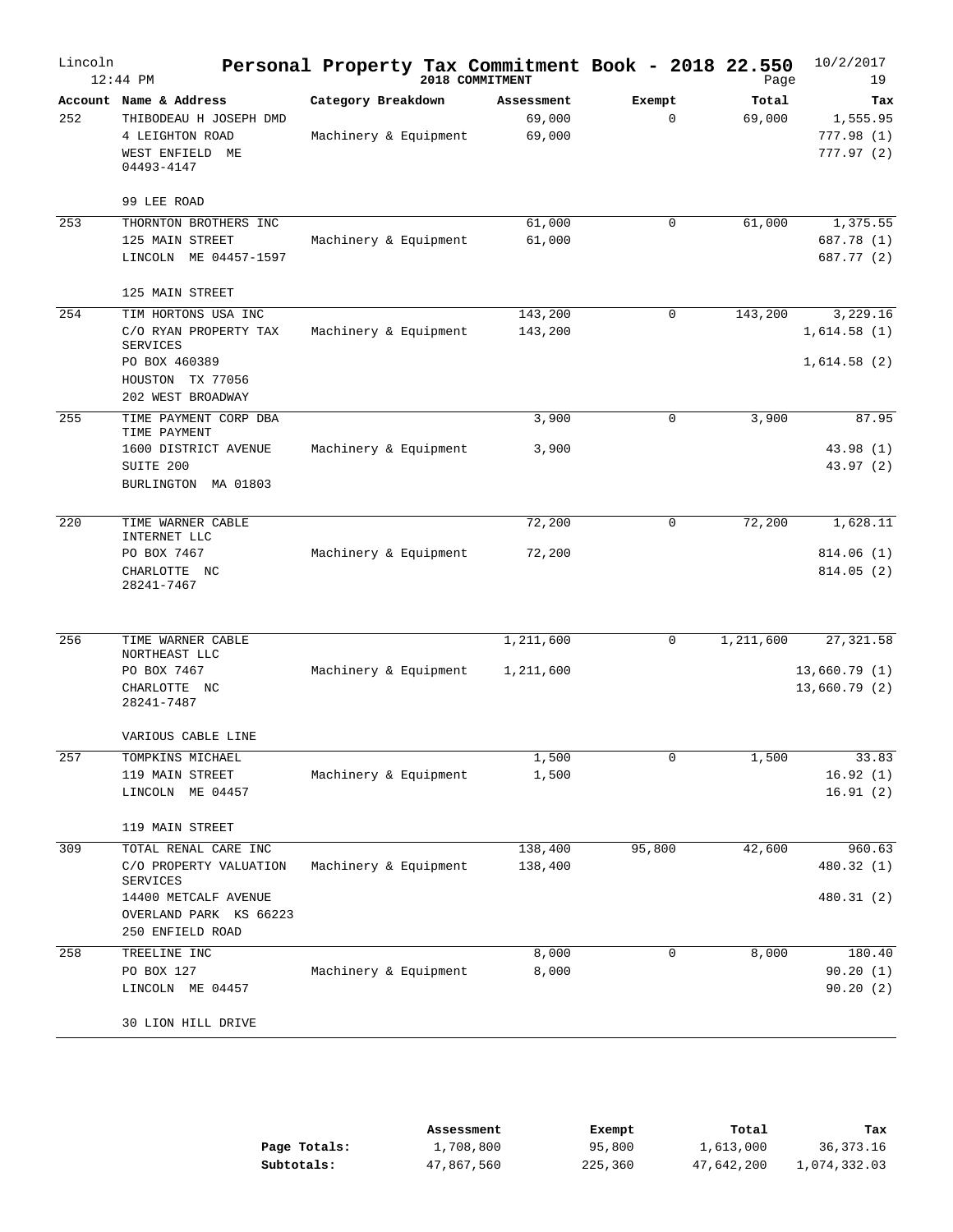| Lincoln | $12:44$ PM                                                                                                                  |                                             | Personal Property Tax Commitment Book - 2018 22.550<br>2018 COMMITMENT |                             |            | Page               | 10/2/2017<br>20                              |
|---------|-----------------------------------------------------------------------------------------------------------------------------|---------------------------------------------|------------------------------------------------------------------------|-----------------------------|------------|--------------------|----------------------------------------------|
| 347     | Account Name & Address<br>US CELLULAR<br>127 RIDGE ROAD<br>NASHUA NH 03062                                                  | Category Breakdown<br>Machinery & Equipment | Assessment<br>35,000<br>35,000                                         | Exempt<br>$\mathbf 0$       |            | Total<br>35,000    | Tax<br>789.25<br>394.63(1)<br>394.62(2)      |
|         | 32 LION HILL DRIVE                                                                                                          |                                             |                                                                        |                             |            |                    |                                              |
| 263     | WABASHA LEASING LLC<br>C/O DUCHARME AND<br>MCMILLEN & ASSC.<br>PO BOX 80615<br>INDIANAPOLIS<br>IN 46280<br>1 FLEMING STREET | Machinery & Equipment                       | 800<br>800                                                             | 0                           |            | 800                | 18.04<br>9.02(1)<br>9.02(2)                  |
| 262     | WAL MART STORES INC<br>PO BOX 8050<br>BENTONVILLE AR 72712                                                                  | Furniture & Fixtures                        | 997,400<br>997,400                                                     | $\mathbf 0$                 |            | 997,400            | 22, 491.37<br>11, 245.69(1)<br>11, 245.68(2) |
| 266     | 250 WEST BROADWAY<br>WARE LEIGH & PEGGY<br>410 MAIN STREET<br>LINCOLN ME 04457-0310                                         | Machinery & Equipment                       | 16,200<br>16,200                                                       | 0                           |            | 16,200             | 365.31<br>182.66(1)<br>182.65(2)             |
| 264     | 410 MAIN STREET<br>WATERFRONT SPECIAL<br>EVENTS CENT<br>85 MAIN STREET<br>LINCOLN ME 04457                                  | Furniture & Fixtures                        | 4,600<br>4,600                                                         | $\mathbf 0$                 |            | 4,600              | 103.73<br>51.87(1)<br>51.86(2)               |
|         | 8 PRINCE STREET                                                                                                             |                                             |                                                                        |                             |            |                    |                                              |
| 284     | WAYPORT INC<br>1010 PINE 9E-L-01<br>ST. LOUIS MO 63101                                                                      | Machinery & Equipment                       | 4,700<br>4,700                                                         | 0                           |            | 4,700              | 105.99<br>53.00(1)<br>52.99(2)               |
| 268     | WEATHERBEE MARK B OD<br>PO BOX 36<br>LINCOLN ME 04457-0036                                                                  | Machinery & Equipment                       | 12,500<br>12,500                                                       | 0                           |            | 12,500             | 281.88<br>140.94(1)<br>140.94(2)             |
| 338     | 26 & 28 ENFIELD ROAD<br>WELLS FARGO LEASING INC<br>800 WALNUT STREET<br>N0005-041<br>DES MOINES<br>ΙA                       | Computer equipment                          | 15,700<br>15,700                                                       | 0                           |            | 15,700             | 354.04<br>177.02(1)<br>177.02(2)             |
|         | 50309-3605                                                                                                                  |                                             |                                                                        |                             |            |                    |                                              |
| 339     | WELLS FARGO VENDOR<br>FINANCIAL SERV<br><b>LLC</b><br>PO BOX 35715<br>BILLINGS MT 59107                                     | Computer equipment                          | 39,800<br>39,800                                                       | 20,000                      |            | 19,800             | 446.49<br>223.25(1)<br>223.24(2)             |
| 271     | WESTERN UNION FINANCIAL                                                                                                     |                                             | 700                                                                    | $\mathbf 0$                 |            | 700                | 15.79                                        |
|         | SER INC<br>12500 E BELFORD AVE<br>MAIL STOP M23B7<br>ENGLEWOOD CO 80112                                                     | Machinery & Equipment                       | 700                                                                    |                             |            |                    | 7.90(1)<br>7.89(2)                           |
|         | Page Totals:<br>Subtotals:                                                                                                  |                                             | Assessment<br>1,127,400<br>48,994,960                                  | Exempt<br>20,000<br>245,360 | 48,749,600 | Total<br>1,107,400 | Tax<br>24,971.89<br>1,099,303.92             |